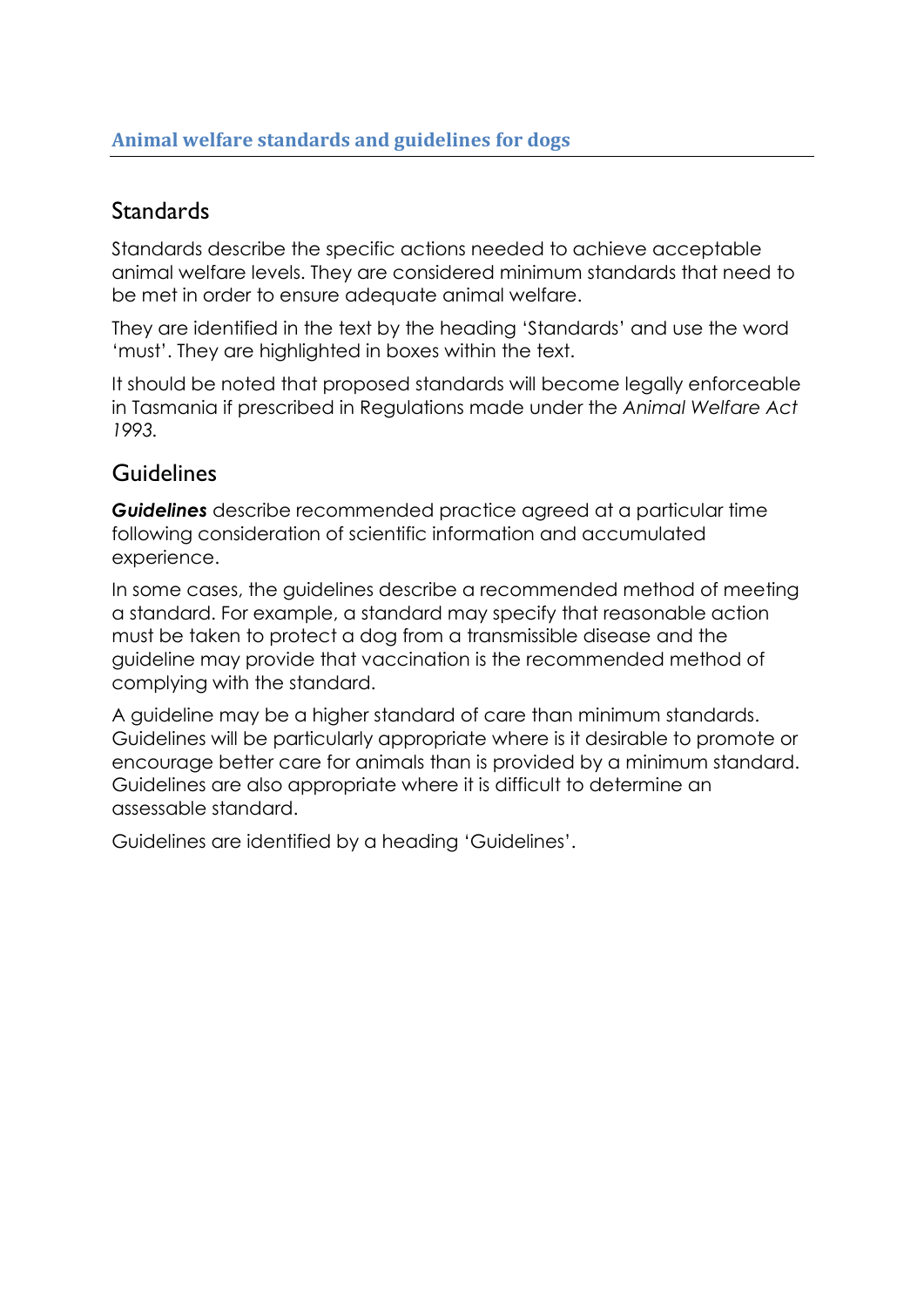### **Definitions**

*Bitch* means a female animal of the species *Canis familiaris.*

**Breeding** means the breeding of litters of puppies.

*Crate* means a roofed enclosure used to temporarily confine a dog (other than for transport) that:

- does not meet the minimum enclosure size in Table 1;
- is large enough for the dog to turn around and lie on its side with its legs outstretched; and
- is large enough for the dog to sit and stand without its head touching the roof.

**Date of whelping** means the date on which the first pup of a litter is born.

*Domestic animal establishment* in relation to these standards and guidelines means:

- an animal shelter, pound or pet shop; or
- a dog rearing, training or boarding enterprise that is run for profit and accommodates dogs overnight; or
- A dog breeding enterprise which has three or more undesexed females over six months of age and sells dogs (whether a profit is made or not) other than:
	- o working dogs or hunting dogs (as defined in the *Dog Control Act 2000*); or
	- o dogs registered with an approved organisation, where the establishment is compliant with an approved quality assurance program and has produced no more than 4 litters in the preceding 18 months; or
	- o greyhounds registered with Tasracing.

**Disposal** of an animal refers to any means by which a person no longer has custody of an animal. It includes transfer of custody, transfer of ownership, euthanasia or death of the animal.

*Dog* means an animal of the species *Canis familiaris.*

*Dog housing* includes a kennel, cage, module, colony pen or other enclosure used to contain dogs; or garages, carports, sheds, commercially sold dog kennels or any material, and any room forming part of a house, flat, apartment or town house used for human habitation.

**Environmental enrichment** means the provision of stimuli that promote appropriate physical and mental activities, resulting in healthier and more active animals.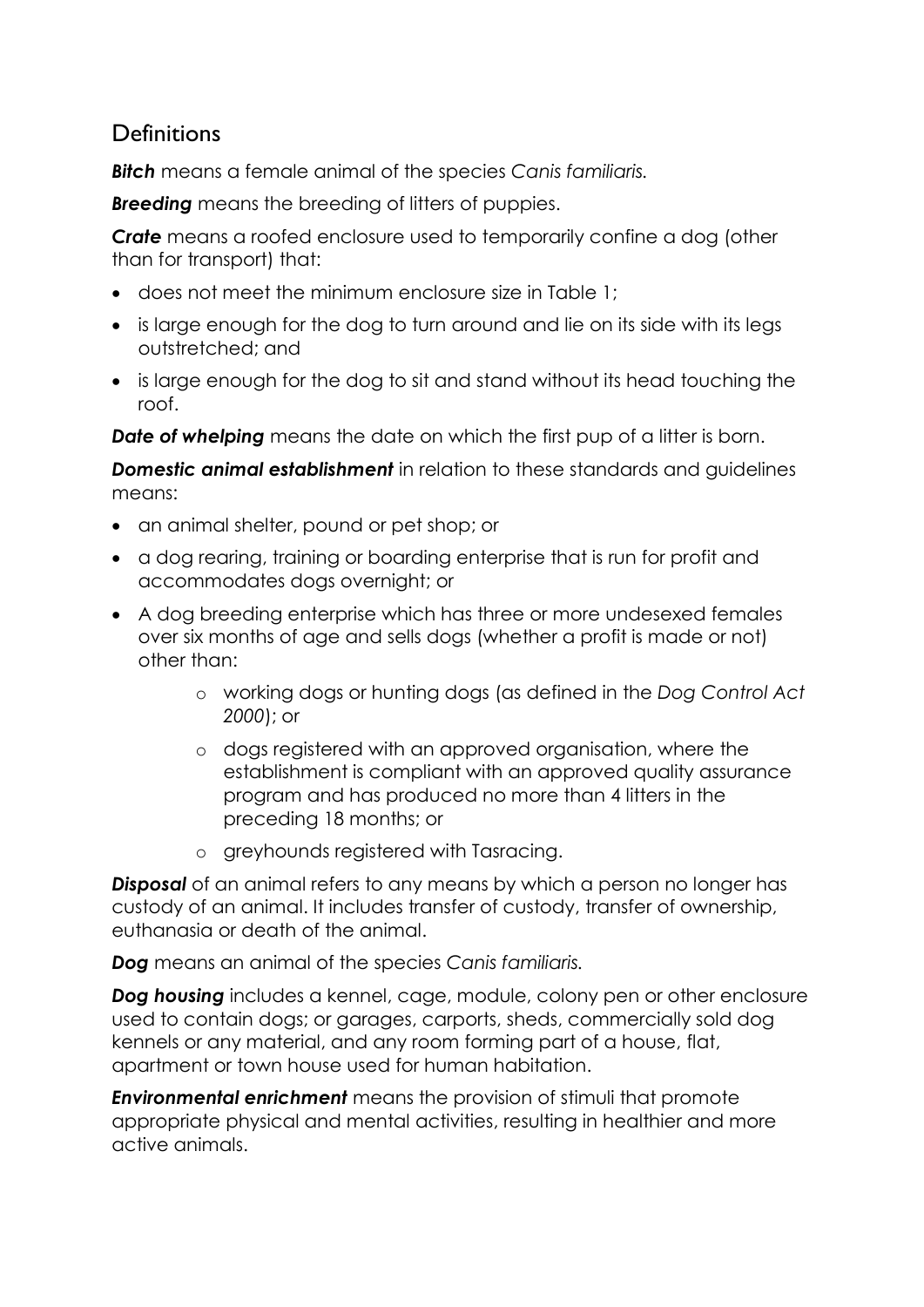*Facility* means any premises used by a domestic animal establishment for the accommodation, shelter, holding or breeding of dogs.

*Incompatible animals* are animals which, when in each other's presence, interact in a manner that causes injury, fear or distress to one or both of the animals.

*Isolation area* means a secure area in which individual dogs are kept separate from other animals.

*Microchip* means a subcutaneous full duplex electronic radio transponder that complies with the relevant ISO standard.

*Operating procedures* means procedures for the management and operation of a facility for the accommodation and shelter of dogs required under these standards and guidelines.

#### **Opportunity to exercise** means:

- allowing the dog access to an exercise area in which it can run freely; or
- by walking the dog on a lead.

Tethering does not constitute an opportunity to exercise.

*Parvovirus* means canine parvovirus which causes intestinal inflammation in infected dogs, for which symptoms include vomiting, diarrhoea, high fever, and dehydration.

**Person in charge** of an animal means the person who has care or charge of an animal under the *Animal Welfare Act 1993* and is responsible for meeting the welfare needs of the animal, and may include a person who:

- is the owner of the animal; or
- has control, possession or custody of the animal; or
- is the operator or manager of the premises where the animal is held for commercial purposes; or
- is the owner, operator or manager of the land where the animal is being kept, unless there is a written agreement to the contrary between the owner of the land and the owner of the animal; or
- has a share in the business in which the animal is owned; or
- is the chief executive officer or manager (by whatever title known), or a director, of a body corporate that owns the animal.

One or more persons may have the care or charge of an animal.

**Person in charge of the facility** includes the owner of the facility or the manager of the facility.

*Registration number* means the registration number for the dog's registration under the *Dog Control Act 2000* (Tas).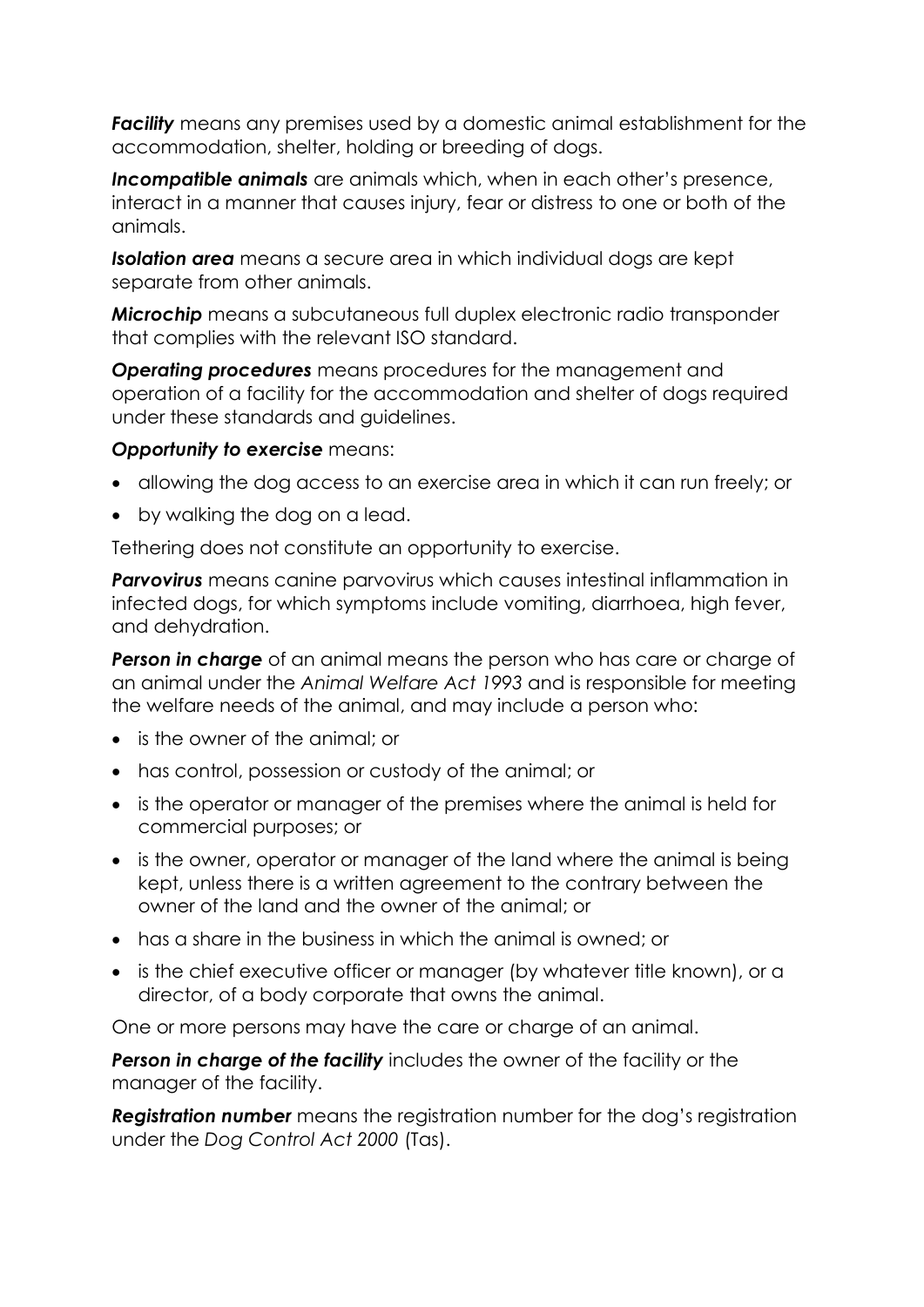*Rehome* means the process of providing an animal with a new owner and a new place to live.

**Sale** means the transfer of ownership of an animal or animals, including causing, permitting or suffering an animal to be sold by auction, barter, exchange or other supply, and also includes the attempt to sell or offer to sell, expose, supply, possess or receive animals.

*Significant infectious disease* means a disease caused by a transmissible agent that is likely to cause illness or death in susceptible animals that become infected. Common examples include: canine cough; parvovirus; canine infectious hepatitis; and distemper.

*Spoiled food* means food that is not fit for consumption by a dog and includes food that has decomposed.

**Staff** includes the person in charge, manager, employees and volunteers that work in the facility, whether working full or part time and whether or not working for fee or reward.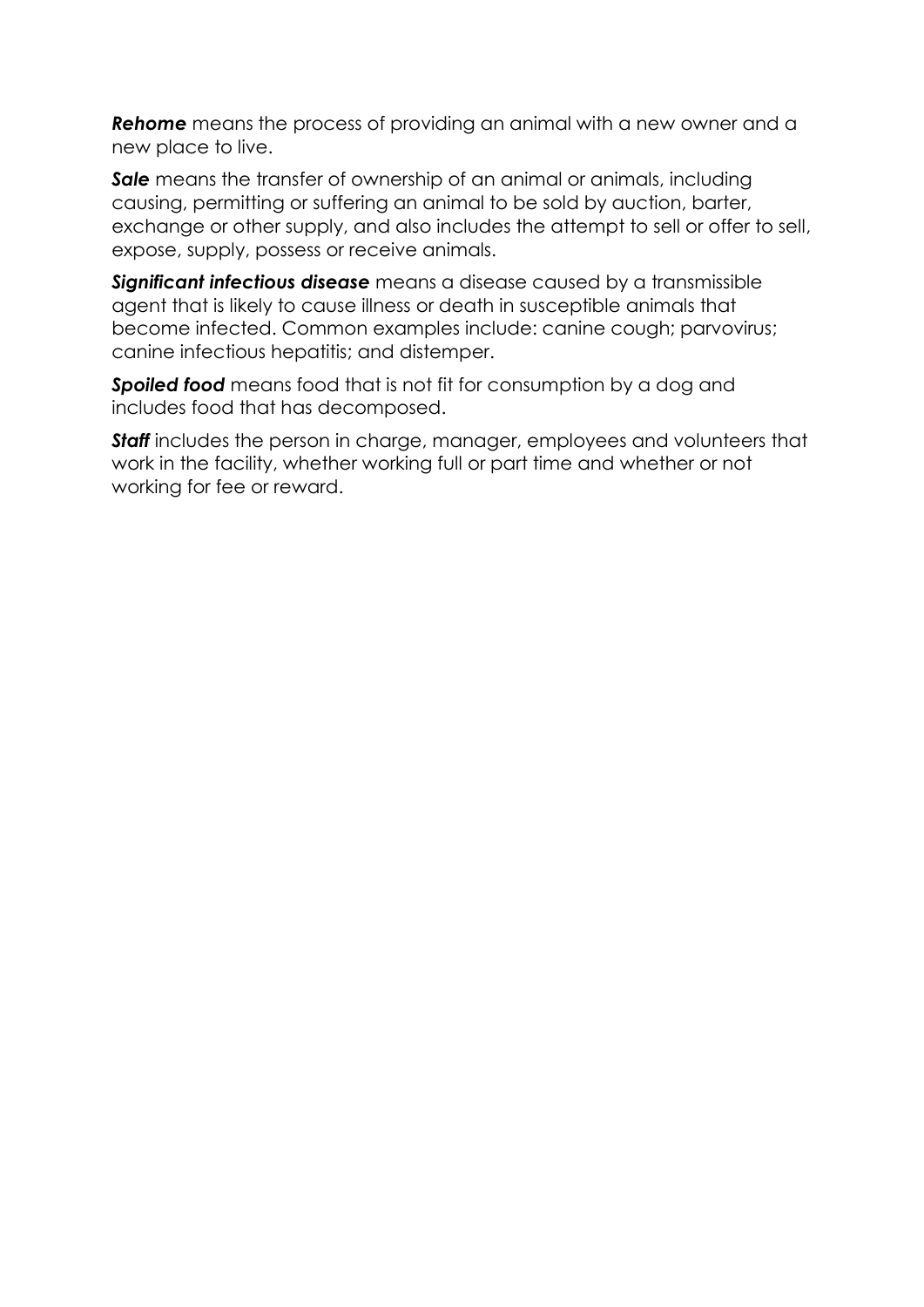# STANDARDS AND GUIDELINES: DOMESTIC ANIMAL ESTABLISHMENTS

### 1. Responsibilities and skills of persons caring for dogs

#### **Standards**

- 1.1. A person in charge of a facility is responsible for the facility complying with these standards.
- 1.2. A person must attend the facility each day to meet the requirements of these standards, and must have the relevant knowledge, experience and skills to provide for:
	- the care and welfare of dogs;
	- the feeding and watering of dogs;
	- the reasonable protection of doas from distress and injury;
	- cleaning and proper hygiene in the facility; and
	- identification of signs of ill health and common diseases of dogs.
- 1.3. A person caring for dogs in the facility who does not meet the requirements of Standard 1.2 must work under the supervision of a person who is experienced in the care of dogs in accordance with Standard 1.2 and who provides instruction where required.

- G1.1 Where staff are employed and will have care or charge of the animals; they should be appropriately trained and, where possible, have formal qualifications in animal care and management, which should be recorded in a register of staff training. Where appropriate, staff should be re-trained on a biennial basis. Training should include:
	- current animal behaviour and social needs;
	- the receipt and release of dogs;
	- the housing of dogs;
	- animal husbandry;
	- the handling and control of dogs;
	- moving, transporting and capture of dogs;
	- identifying signs of health and ill health in dogs, including identifying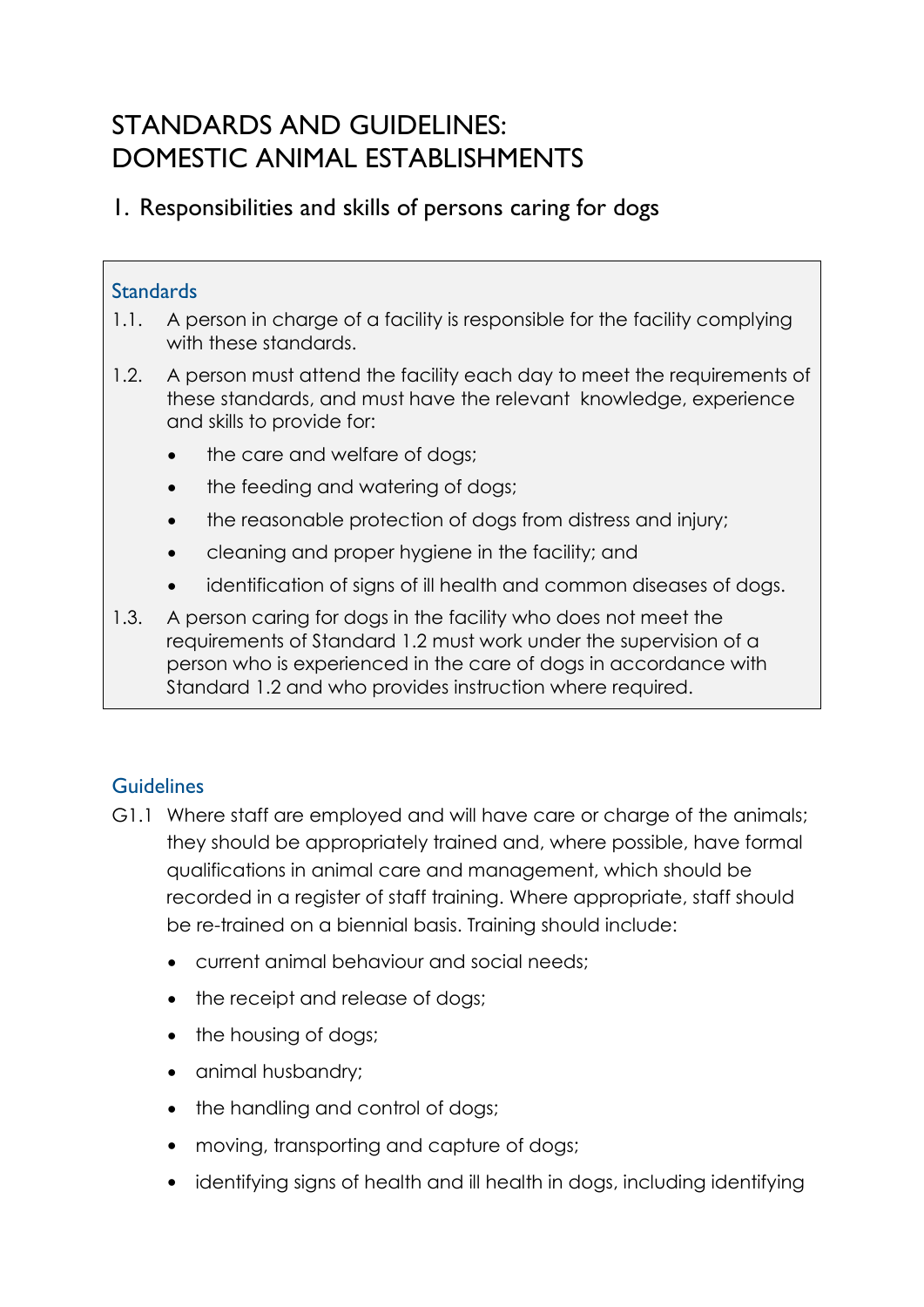symptoms of stress or when prompt veterinary care is required;

- procedures for the care of sick and injured dogs;
- special requirements of old or young dogs;
- disease and parasite control and prevention;
- emergency management and evacuation procedures;
- the keeping of records.
- G1.3 A staff to animal ratio of 1:20 should be maintained during normal business hours (where a litter is considered as a single unit and therefore a dam and litter count as 2 animals).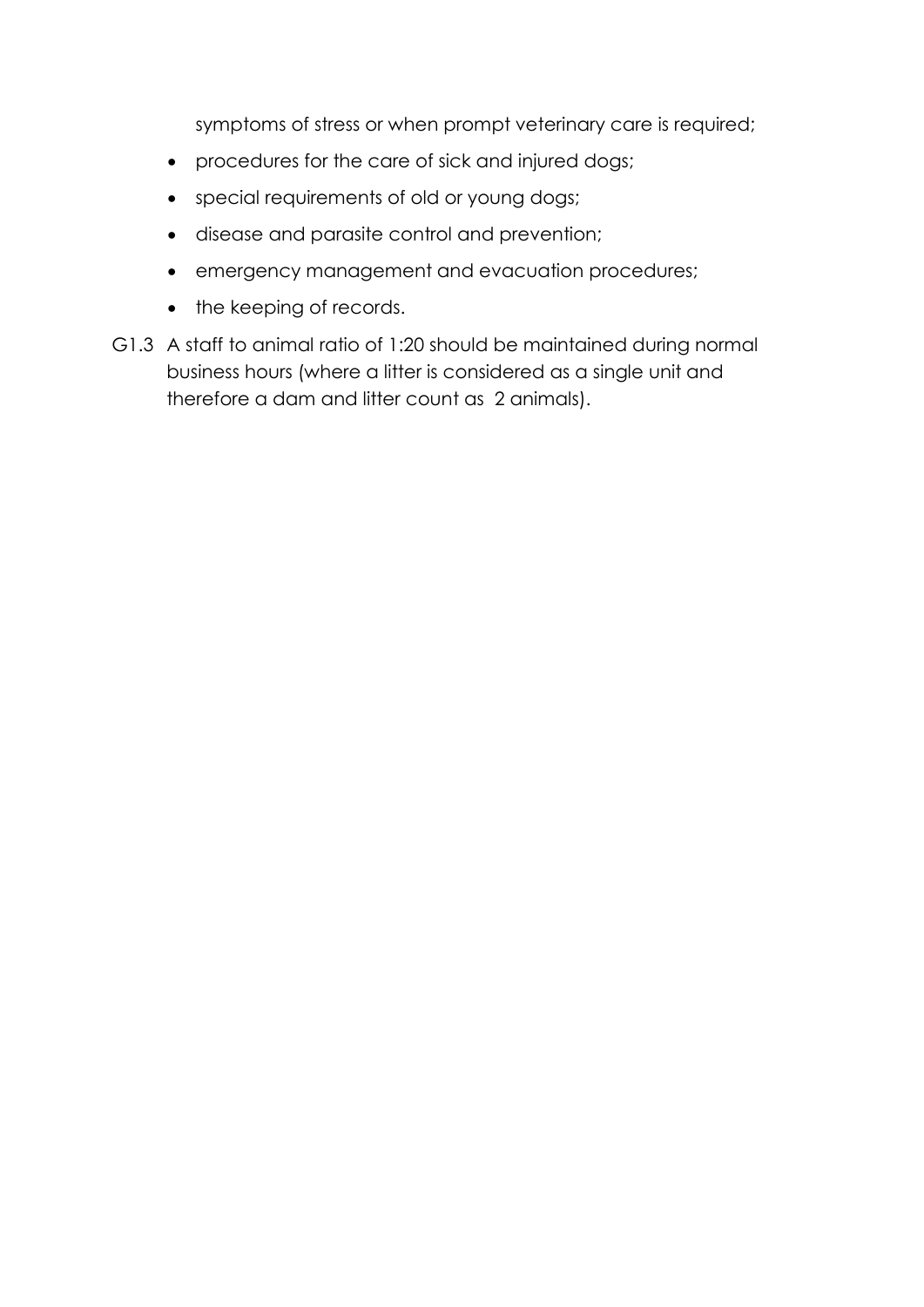# 2. Quality Management Systems

### **Standards**

- 2.1. The following information must be recorded in relation to each dog housed at a facility except where the facility is a pound or animal shelter and the information cannot be reasonably ascertained:
	- The name of the dog or an individual identifier;
	- sex (including whether desexed);
	- breed type, colour and distinguishing features;
	- the date of birth (or approximate age if it is not possible to ascertain the date of birth);
	- the microchip number of the dog unless an exemption under section 15A of the *Dog Control Act 2000* applies, in which case the council registration number of the dog must be recorded;
	- in relation to puppies which are to be rehomed, the microchip number of the dam unless;
	- the name, address and telephone number of the owner or lessee of the dog;
	- vaccination status (including if unknown) ;
	- details of any known special medical and dietary requirements;
	- the date of acquisition/arrival at the facility; and
	- if a dog is no longer housed at the facility, the details of the dog's death or departure. This must include the date and, in the case of departure, the dog's destination and the name of the person who assumed care or charge of the dog.
- 2.2. If a litter of pups is bred, the person with care or charge of the dam at the time of whelping must keep a record of the following:
	- the name of the dam;
	- the council registration number of the dam;
	- the owner of the dam;
	- the microchip number of the dam (unless an exemption under section 15A of the *Dog Control Act 2000* applies);
	- the date of whelping; and
	- identification details of each animal in the litter, including any abnormalities or deaths.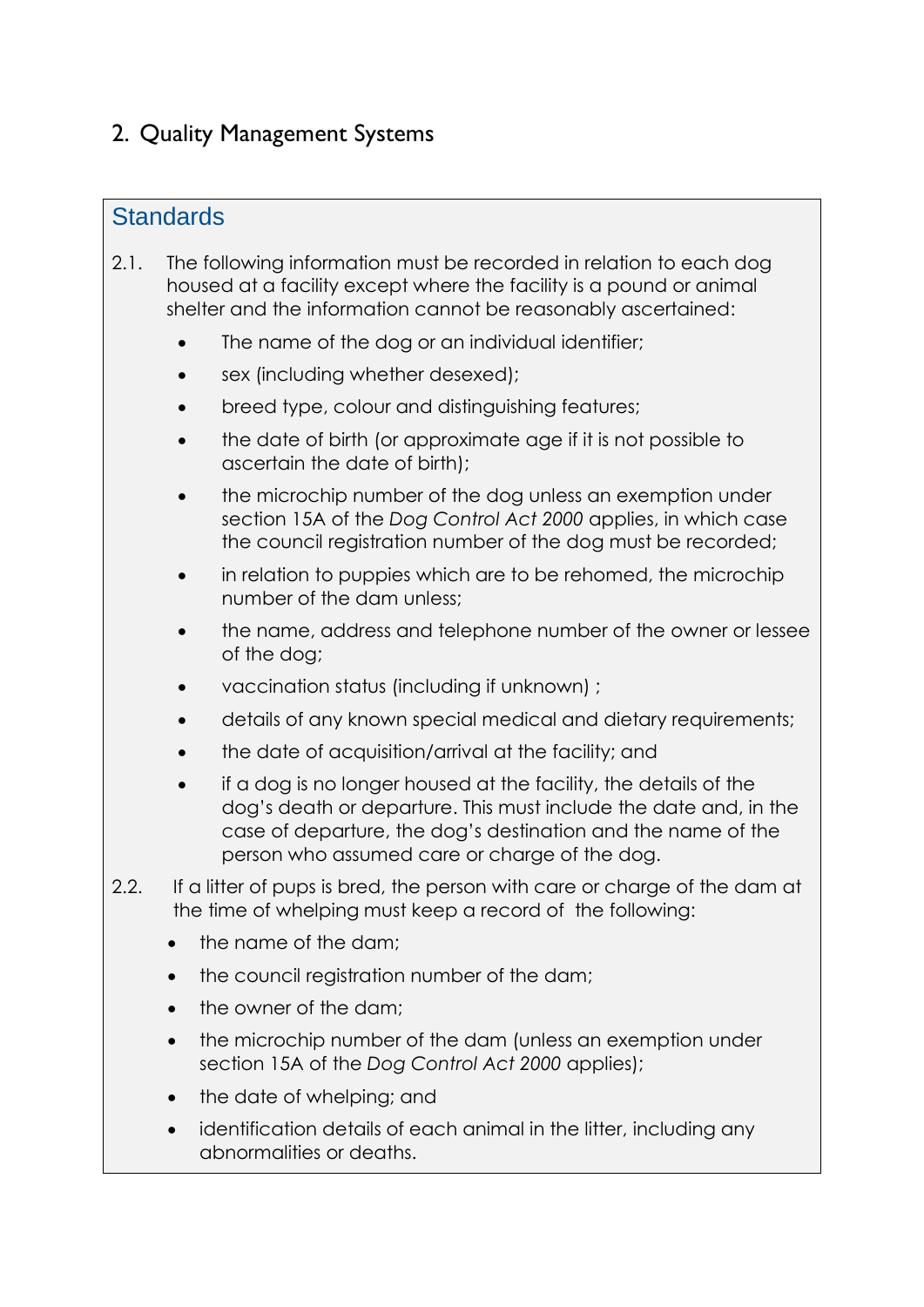- 2.3. Records must be retained for no less than three years at the facility, and the person in charge must be able to produce the records on the request of an officer authorised under the Act.
- 2.3. Each facility must have a documented plan for the appropriate management of the animals in event of an emergency, including fire. This document must be kept at the facility and all staff must have access to it and be familiar with its contents.

- G2.1 The facility should have a documented program in place to control insects, ectoparasites and vertebrate pests. This document should be kept at the facility and all staff should have access to it and be familiar with its content.
- G2.2 Details of preventative and veterinary treatment of dogs, including routine husbandry procedures such as worming and parasite control, should be recorded in relation to each dog.
- G2.3 Records kept in relation to animals at the facility should include notes or observations regarding individual animals made during time at the facility, including any significant alterations in the animal's condition or behaviour since arrival.
- G2.4 Each facility should have a documented procedure for swift removal of animals from the facility in the event of an emergency. This document should be kept at the facility and all staff should have access to it and be familiar with its content.
- G2.5 Procedural documents should be annually reviewed and approved by the person in charge.
- G2.6 In relation to each litter bred, the information recorded should also include: the name and microchip number of the sire; and the date of mating(s).
- G2.7 In relation to leased dogs or boarding dogs, the information recorded should include the name and contact telephone number of the veterinary surgeon who normally attends the animal.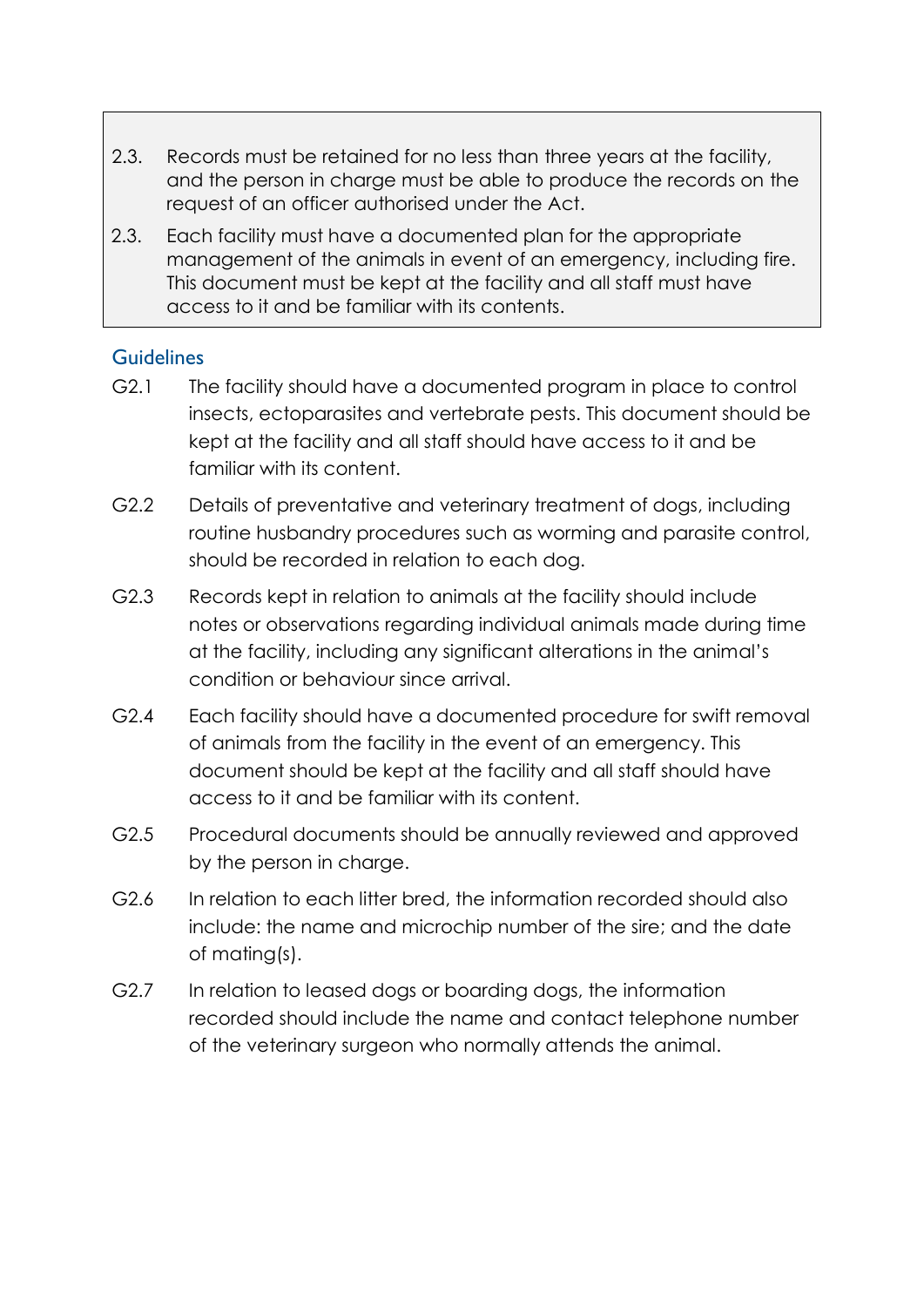## 3. Animal Housing

### **Standards**

- 3.1. Housing must provide each dog with protection from rain and wind, direct sunlight, extremes of temperature or other adverse weather conditions.
- 3.2. Enclosures in which dogs are ordinarily housed must be of a height and area that provide for:
	- the dogs' freedom of movement,
	- the reasonable expression of normal behaviour,
	- ease of cleaning; and
	- adequate ventilation.
- 3.3. Dogs must not be confined in a crate with the door closed unless:
	- the dog has been or is being trained to accept confinement in a crate; and
	- the period of such confinement does not exceed a total of 10 hours a day.
- 3.5. Dogs must not be housed in contact with wet floors without access to a dry place to lie.
- 3.6. Dogs must be provided with a clean, dry sleeping area which:
	- is appropriate to the breed;
	- is sufficient for the number of animals held: and
	- provides protection from thermal and other physical discomfort.
- 3.7. In dog housing that is enclosed and forced ventilation is the only means of ventilation the following is required:
	- an air change rate of 8-12 changes per hour;
	- even distribution of fresh air to all areas holding dogs;
	- the air temperature must be maintained in a range that provides for thermal comfort;
	- in the case of air recirculation, effective air cleaning and filtration units to ensure the removal of infectious organisms and chemicals; and
	- an operational and effective back-up and alarm system in case of power failures or breakdown of ventilation or temperature control.
- 3.8. Dog housing must be fitted with a secure closing device that cannot be opened by the dogs held.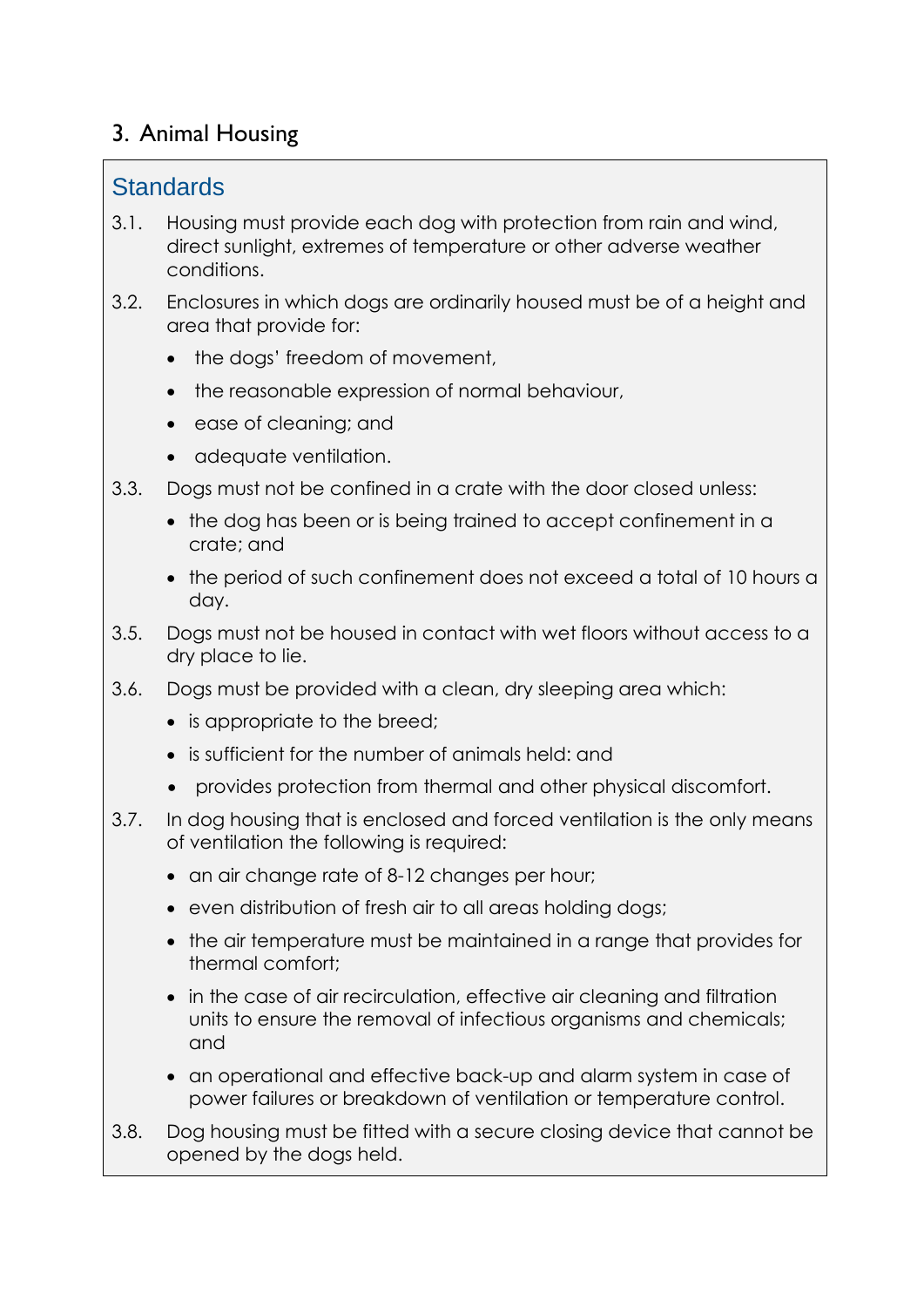- 3.9. All potential poisons and substances that are harmful to dogs, whether in storage or in use, must be kept out of reach of dogs.
- 3.10. Incompatible dogs must not be housed in an enclosure together.
- 3.11. Dogs must not be tethered for periods exceeding 30 minutes unless:
	- the dog has been trained to accept tethering;
	- the dog is provided with additional supervision;
	- water and weatherproof shelter are available and within the dog's reach at all times;
	- the tether is fitted with a swivel and is checked daily; and
	- the dog is provided with daily exercise off the tether in accordance with provision 4.6 and 4.7.
	- 3.12. Dogs less than four months old, bitches in season and bitches about to whelp must not be tethered.
	- 3.13. Dogs must not be tethered to a moveable object or adjacent to a fence in a manner that places them at danger of death by hanging.
	- 3.14. Dogs in the care or charge of a domestic animal establishment must not be tethered continuously for a period exceeding 3 hours.
	- 3.15. Enclosed dog housing must be provided with ventilation that is sufficient to maintain the health and thermal comfort of the animals and keep the area free of noxious odours and dampness.
	- 3.16. Facilities must be designed, constructed, serviced and maintained in a way that:
		- provides for the good health and welfare of the dogs;
		- minimises the risks of transmission of infectious disease agents;
		- minimises the risk of injury to animals.
		- prevents the escape of dogs; and
		- enables it to be reasonably secured to prevent access to the facility by unauthorised people.
	- 3.17. Facilities must have a water supply, adequate to meet the daily requirements of the dogs housed at the facility.
	- 3.18. Facilities must have an isolation area available either at the facility or at a veterinary clinic to which the domestic animal establishment has reasonable access, and must have demonstrable biosecurity measures in place.
	- 3.19. The duration and intensity of artificial lighting, where used in an area used to house dogs within a facility, must be as close as is reasonable to conditions that occur naturally.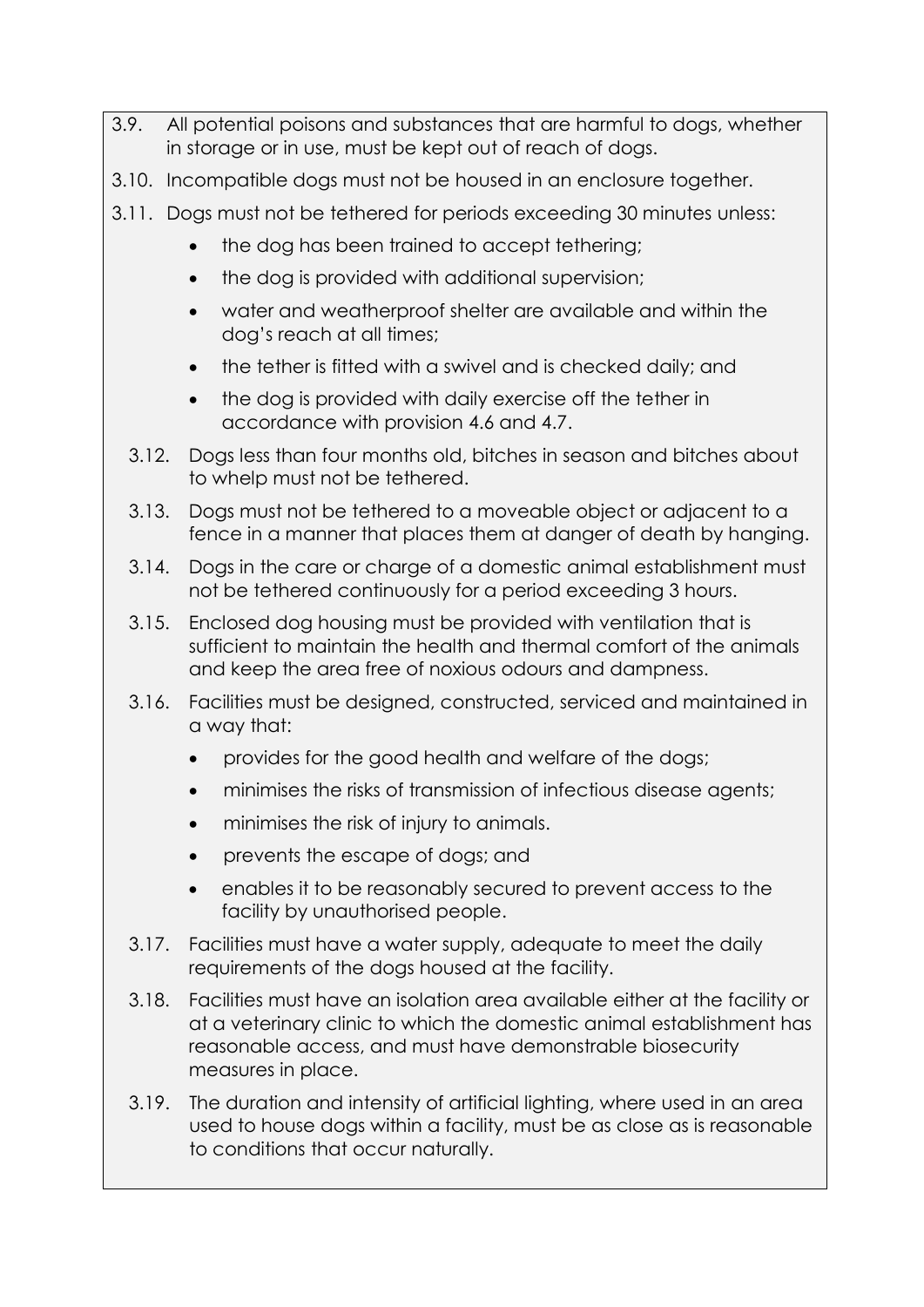3.20. A light source must be available in a facility, sufficient to allow inspection and observation of dogs.

| Height of dog at<br>shoulder                         | <b>Min floor</b><br>area $(m^2)^*$ | Min height<br>$(cm)**$ | Min width<br>(cm) | <b>Maximum</b><br>number of<br>dogs | <b>Increased floor</b><br>area for each<br>additional dog $(m2)$ |  |  |
|------------------------------------------------------|------------------------------------|------------------------|-------------------|-------------------------------------|------------------------------------------------------------------|--|--|
| Dogs over 16 weeks or up to 4 puppies under 16 weeks |                                    |                        |                   |                                     |                                                                  |  |  |
| $<$ 40 $cm$                                          | 1.5                                | 180                    | 90                | $\mathbf{1}$                        | 1.0                                                              |  |  |
| 40-60cm                                              | 2.4                                | 180                    | 100               | $\mathbf{1}$                        | 1.2                                                              |  |  |
| >60cm                                                | 3.5                                | 180                    | 120               | $\mathbf{1}$                        | 1.7                                                              |  |  |
|                                                      | <b>Min floor</b><br>area $(m^2)^*$ | Min height<br>$(cm)**$ | Min width<br>(cm) |                                     | <b>Increased floor</b><br>area for each pup<br>8-16 weeks $(m2)$ |  |  |
| Bitch with pups up<br>to 8 weeks of age              | 3.5                                | 180                    | 120               |                                     | 0.4                                                              |  |  |

#### Table 1: Recommended minimum enclosure sizes

\*Minimum floor area includes the area allocated to bedding.

\*\*Minimum height applies if the enclosure is roofed.

- G3.1 Enclosures in which dogs are ordinarily permanently housed should meet the minimum enclosure sizes shown in Table 1 above.
- G3.2 Vehicles and caravans (other than those used as a residence), portable crates and the crawl space under a dwelling should not be used as permanent housing for dogs.
- G3.3 Noise from barking dogs should be managed to comply with noise regulations and occupational health and safety requirements and may be reduced by one or more of the following methods:
	- judicious use of sound proofing or suitable construction materials that reduce noise;
	- care with dog placement to avoid unnecessary arousal;
	- limiting external stimulation, e.g. by partitioning dog housing, judicious use of blinds or dog housing design to prevent dogs from seeing into nearby pens;
	- holding dogs in compatible pairs; or
	- taking care to exercise dogs away from the sight of kennelled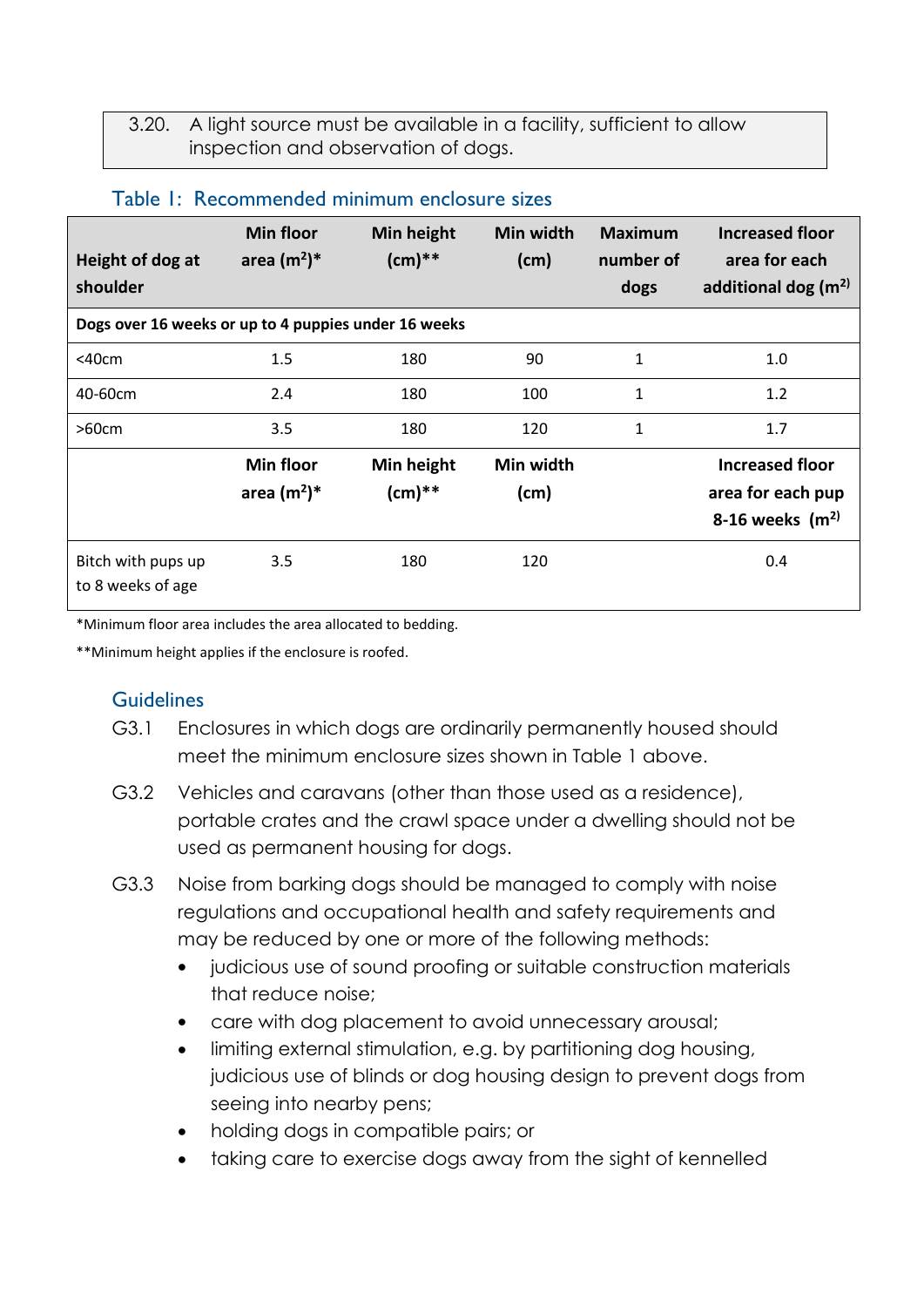animals.

| <b>Puppies</b><br>$(8 - 16$ weeks) | Min floor<br>area<br>(cm <sup>2</sup> ) | Min height<br>$\mathsf{(cm)}$ | Min width<br>(cm) | <b>Max</b><br>number<br>pups* | <b>Increased floor area</b><br>per additional pup<br>(cm <sup>2</sup> ) |
|------------------------------------|-----------------------------------------|-------------------------------|-------------------|-------------------------------|-------------------------------------------------------------------------|
| Under 3kg                          | 6000                                    | 60                            | 50                | 4                             | 1500                                                                    |
| Over 3 kg                          | 6000                                    | 60                            | 50                |                               | 3000                                                                    |

#### Table 2: Recommended minimum puppy enclosure sizes for pet shops

\*This is the maximum number of pups that may be housed in an enclosure with the minimum floor area.

- G3.4 Double barriers are recommended to assist in preventing the escape of dogs.
- G3.5 Environmental temperature should be controlled to minimise distress to dogs including the provision of heating or cooling particularly for old, young and pregnant animals if necessary. Particular attention should be given to protection for brachycephalic (short-faced) breeds against heat.
- G3.6 Enclosures housing puppies (between 8 and 16 weeks of age) in pet shops should conform to the recommended minimum enclosure sizes shown in Table 2 below.
- G3.7 All facilities should be sewered or on a septic system, in accordance with the requirements of the local government authority, the relevant government department or other authorities; or have some other adequate and acceptable method for disposal of faeces and liquid wastes.
- G3.8 The biosecurity measures for a facility (including its isolation area) should be documented.
- G3.9 Unauthorised people should not have access to dog holding areas in a facility except under the supervision of a staff member.
- G3.10 Any security methods used should allow for ready access to dogs and ready exit for staff and animals from a facility in the event of an emergency.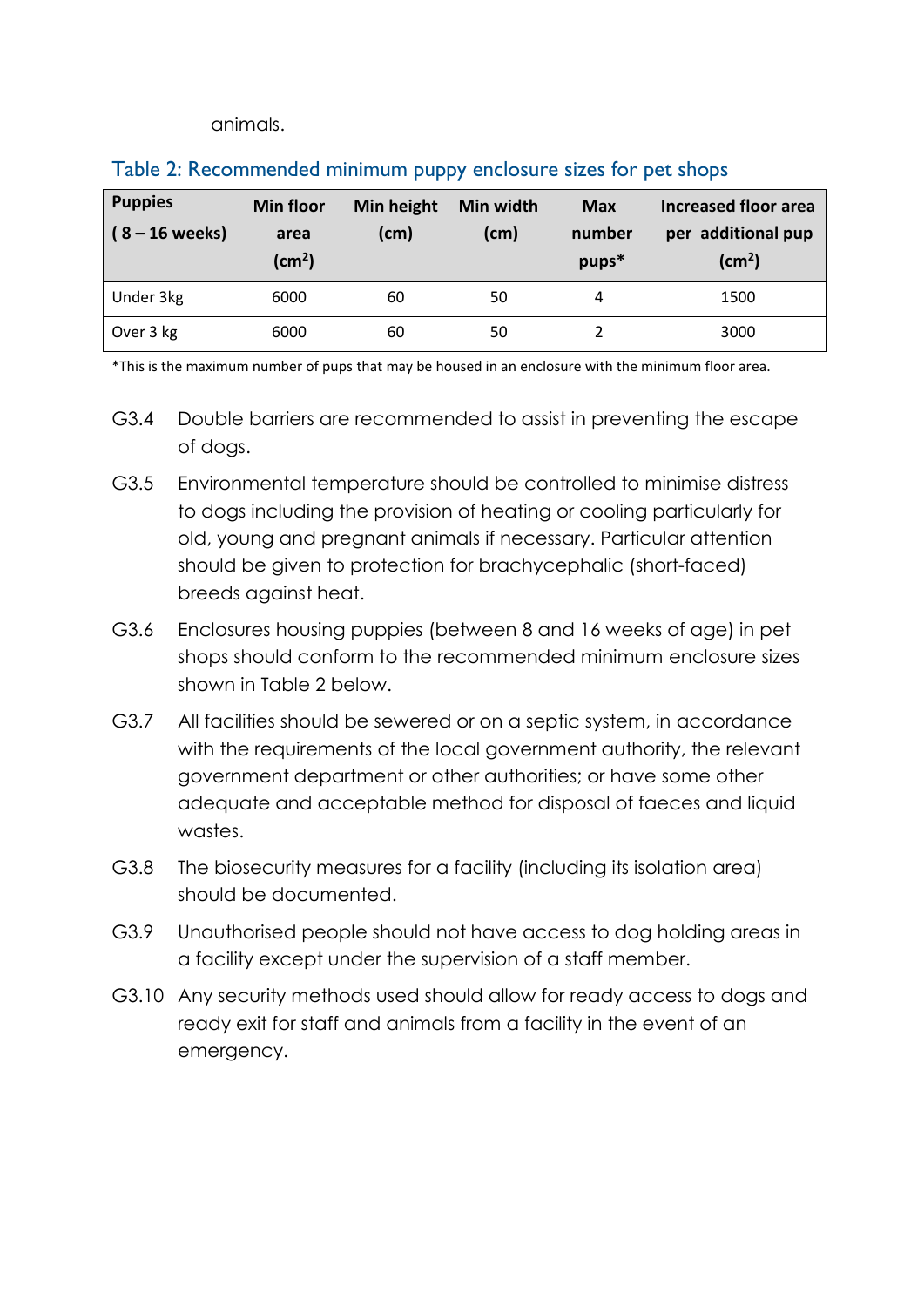# Animal Management

### 4. Animal Management - Animal Care

### **Standards**

- 4.1. Each weaned dog must be individually identified.
- 4.2. Each unweaned pup must be individually identified at with respect to the identity of its dam.
- 4.3. Measures must be implemented to protect dogs from distress or injury caused by other animals.
- 4.4. Undesexed dogs must be housed securely such that an entire male dog does not have access to a female in season (or vice versa) unless the person or persons with care or charge can demonstrate that it was their intention to breed the dogs.
- 4.5. Dogs over 6 months of age must be provided with the opportunity to exercise for no less than 10 minutes at least twice daily and for no less than 60 minutes in total each day.
- 4.6. Exercise requirements in provisions 4.5 and 4.6 do not apply if:
	- there is written advice from a veterinary surgeon that the dog should not undertake such exercise; or
	- the person with care or charge of the dog can satisfactorily demonstrate that the dog has an injury or illness which requires the dog to be rested and the period without exercise has not exceeded 3 days; or
	- the dog is being held at a pound under the *Dog Control Act 2000* and for a period not exceeding 7 days.
- 4.7. Dogs must not be exercised in any way that poses an unreasonable risk of serious injury. Prohibited methods include exercising a dog attached to a motor vehicle, or unsupervised exercise on a treadmill.
- 4.8. Exercise areas at a facility must be supervised to the extent required to ensure that dogs contained within it are not incompatible.
- 4.9. Dogs must be maintained as required to ensure that dogs' coats are not left matted or tangled unless it is a recognised characteristic of the breed and the condition of the coat does not promote disease or cause physical discomfort or injury.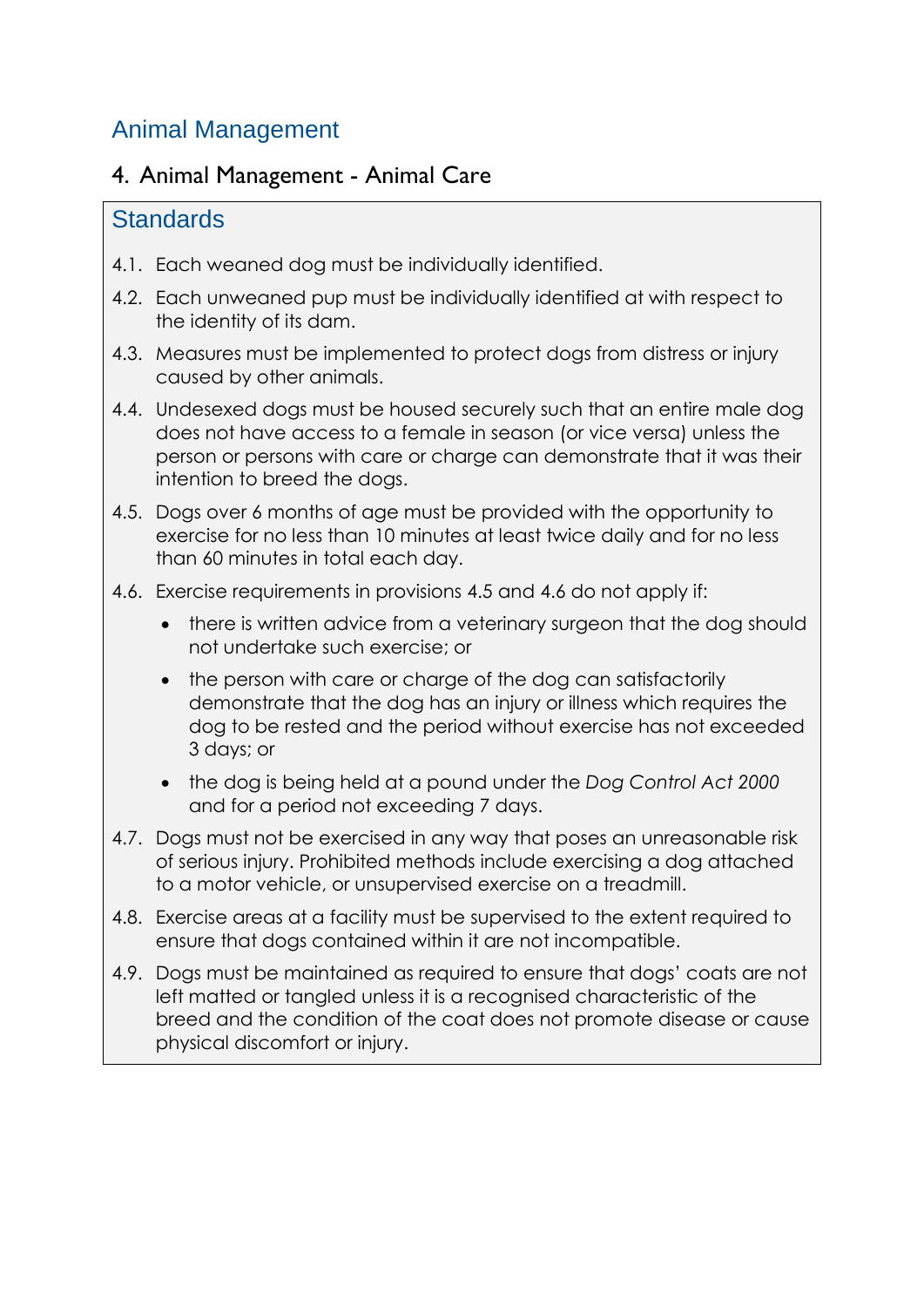#### **Guidelines**

- G4.1 Dogs should receive environmental enrichment, appropriate to their physiological status, age and breed, to promote good psychological health.
- G4.2 Dogs that should be housed singly in a quiet, warm dry area away from other animals include:
	- dogs with dependent young;
	- dogs about to give birth; and
	- sick or injured dogs.
- G4.3 Dogs that may be distressed by the presence of other dogs or other animals should be housed in a manner that prevents visual contact and minimises or reduces olfactory contact.
- G4.4 When grooming a dog, particular attention should be given to their eyes, nose, ears, breech, nails, and teeth.
- G4.5 Dogs that are excessively nervous, aggressive, or that cannot live in harmony with other animals should not be used for breeding.

#### **NOTES**

- Positive efforts should be made to socialise animals to humans and other animals. Positive socialisation experiences in pups between 3 and 12 weeks of age promote both normal development and the prevention of aggressive or abnormal behaviour.
- The people in charge of a dog during exercise are reminded of the provisions of the *Dog Control Act 2000* which specify minimum responsibilities when a dog is in a public.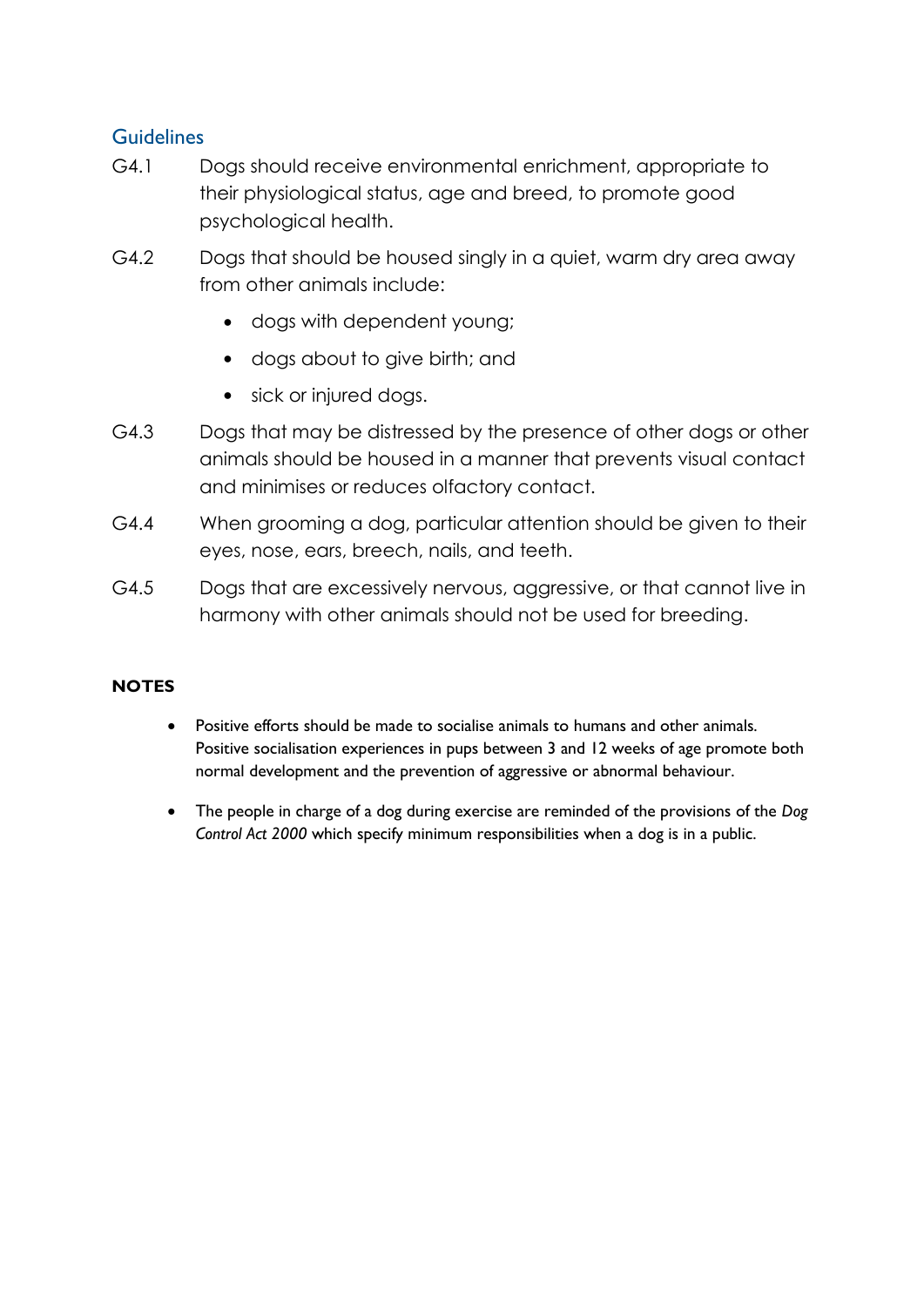# 5. Animal Management - Food and Water

## **Standards**

- 5.1. Clean water must be provided to all dogs at a temperature, quantity and quality that meet the physiological needs of the dog. Water must be checked daily and appropriate action taken to ensure water is provided in accordance with this standard.
- 5.2. Dogs must be fed at least once daily.
- 5.3. Dogs must receive a diet of a quality, in sufficient quantity, and supplied at a frequency, that:
	- meets the nutritional requirements of the dog, taking into account its age, breed and physiological status; and
	- maintains a healthy body condition and, if appropriate, allows for growth and reproduction.
- 5.4. Puppies under four months of age must be fed at least three times daily from three weeks of age. Puppies must be fed such that they are not without food for more than 12 hours.
- 5.5. Dogs that are co-housed with other animals must be monitored during feeding to ensure that each dog is able to eat sufficient food to meet their physiological needs.
- 5.6. Food and water containers must be removed, cleaned and replaced immediately if noticed to be contaminated or spoiled such that the quality of the food or water is significantly affected. Contaminants that significantly affect the quality of food or water include (but are not limited to) urine, faeces and vomitus.
- 5.7. Food provided to dogs must be prepared and stored hygienically and must not be served in a way that is likely to cause injury or disease to the dogs.
- 5.8. Puppies from four to six months of age must be fed at least twice daily.

- G5.1 Bitches in the latter stages of pregnancy and lactating bitches should be provided with additional food and water to ensure their physiological needs are met.
- G5.2 Food and water containers should be readily accessible to dogs, and be positioned to avoid spillage or contamination by urine or faeces.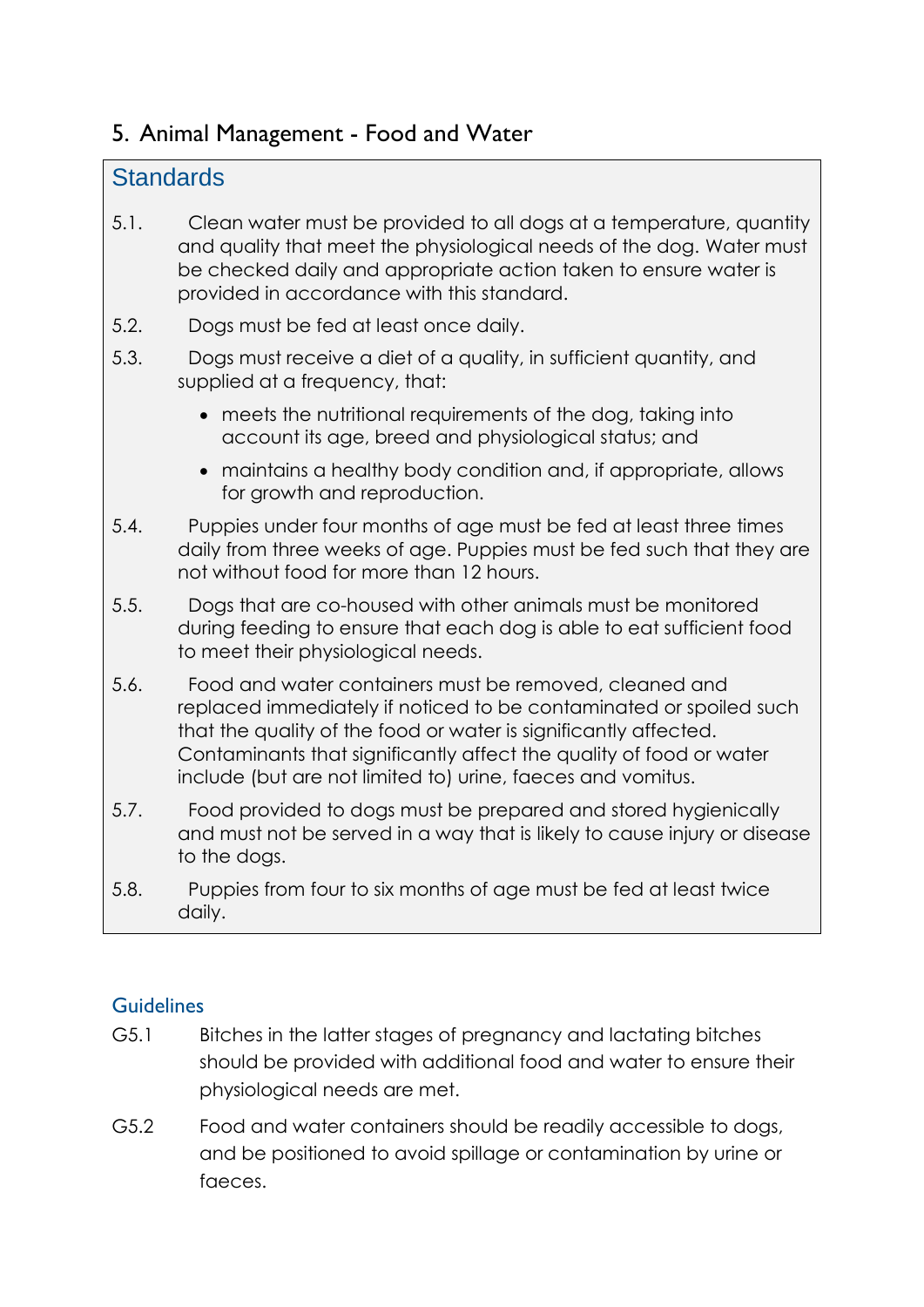- G5.3 Food and water containers should be stable, non-toxic and easily cleaned and disinfected.
- G5.4 Food intended for dogs should be stored to prevent its deterioration or contamination.
- G5.5 For dogs and weaned puppies, one feeding bowl should be provided per individual animal.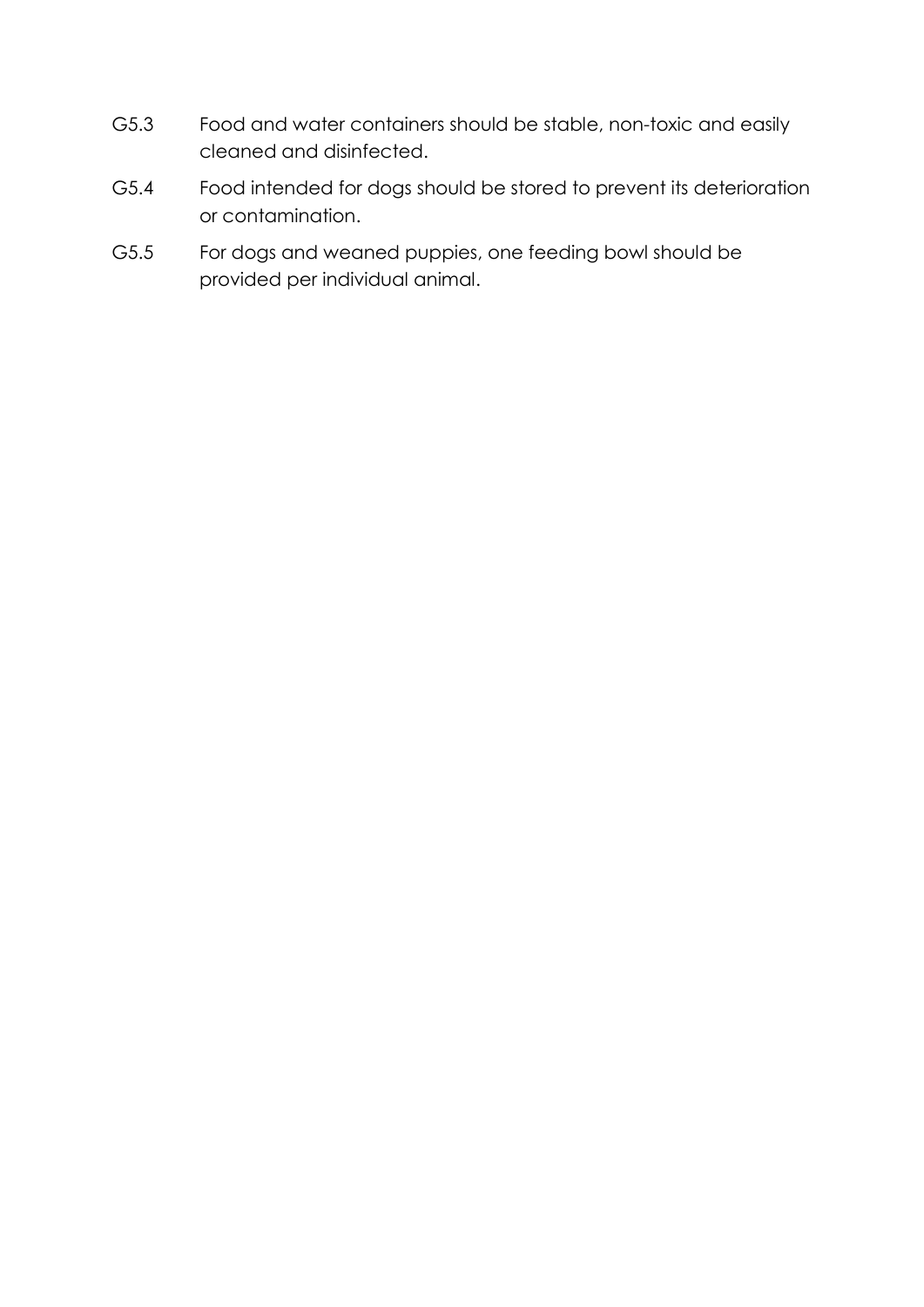# 6. Cleaning and Disinfection

## **Standards**

- 6.1. Sleeping areas must be checked daily and maintained in a clean condition.
- 6.2. All areas used to house dogs must be cleaned and disinfected before new animals are introduced. The requirement for disinfection does not apply to:
	- dwellings in which dogs cohabit with people; and
	- grassed enclosures.
- 6.3. Areas housing dogs within a facility must be cleaned at least once daily unless they are within a human dwelling, in which case they must be maintained in a reasonably clean condition.
- 6.4. Exercise areas in a facility must be inspected and appropriate action taken to ensure that they are reasonably clean and reasonably free of faeces each day and before new dogs are introduced to the area.
- 6.5. Food preparation and storage areas, food and water containers, and utensils and equipment used in the preparation and provision of food, must be maintained to a hygienic standard.
- 6.6. All dead animals must be disposed of promptly and hygienically, and in accordance with the requirements of the local government authority, the relevant government department or other authorities.<sup>1</sup>
- 6.7. Pens and cages housing whelping bitches must be disinfected prior to whelping and again after the young have been removed.

- G6.1 All waste products such as faeces, bedding, and food wastes should be disposed of promptly and hygienically, and in accordance with the requirements of the local government authority, the relevant government department or other authorities.
- G6.2 Specialist advice should be sought before pest control operations are conducted, in order to protect the health and safety of the animals kept.
- G6.3 Collection drains should be cleaned daily.

**<sup>.</sup>** <sup>1</sup> This is a requirement under the *Animal Health Act 1995.*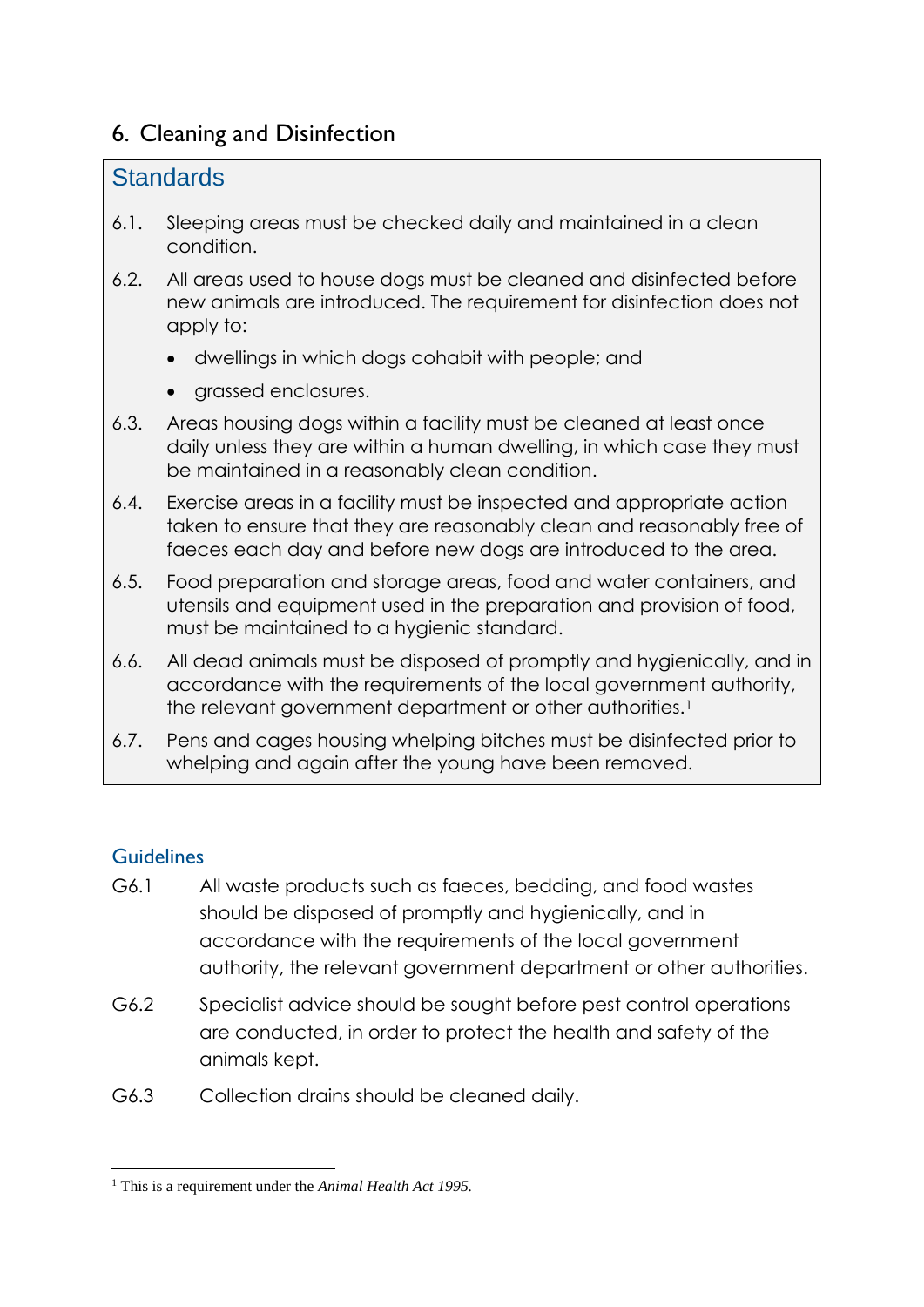#### **NOTES**

- Some disinfectants are toxic to dogs, for example, tea tree oil. Staff should be familiar with these matters and avoid the use of inappropriate products.
- Chemicals used for pest control should be registered by the *Australian Pesticides and Veterinary Medicines Authority* under the *Agricultural and Veterinary Chemicals Code Act 1994* (Cth) and only used in accordance with the manufacturers' instructions.

### 7. Transport

#### **Standards**

- 7.1. Dogs must be transported in a manner appropriate for their size, age and physiological status.
- 7.2. Incompatible animals must be physically separated during transport to prevent injury, harm or distress.
- 7.3. Dogs must be properly tethered or restrained when on the back of a moving vehicle or trailer, in a manner that prevents the dog falling, hanging off the vehicle or being injured. The only exemption to this is a dog actively being used to move livestock.
- 7.4. During transport, dogs must be provided with ventilation and shade adequate to maintain good health and avoid distress.
- 7.5. Dogs must not be left unattended in a vehicle if there is a possibility of heat stress occurring or in situations of extreme cold.

- G7.1 Vehicles used extensively for the purpose of transporting dogs should be cleaned between consignments of dogs and appropriate measures taken to minimise the transmission of infectious disease agents.
- G7.2 On extended road trips, adequate stops should be made to allow dogs the opportunity to exercise, eat, drink, urinate and defaecate where appropriate; and for the enclosures to be cleaned where necessary.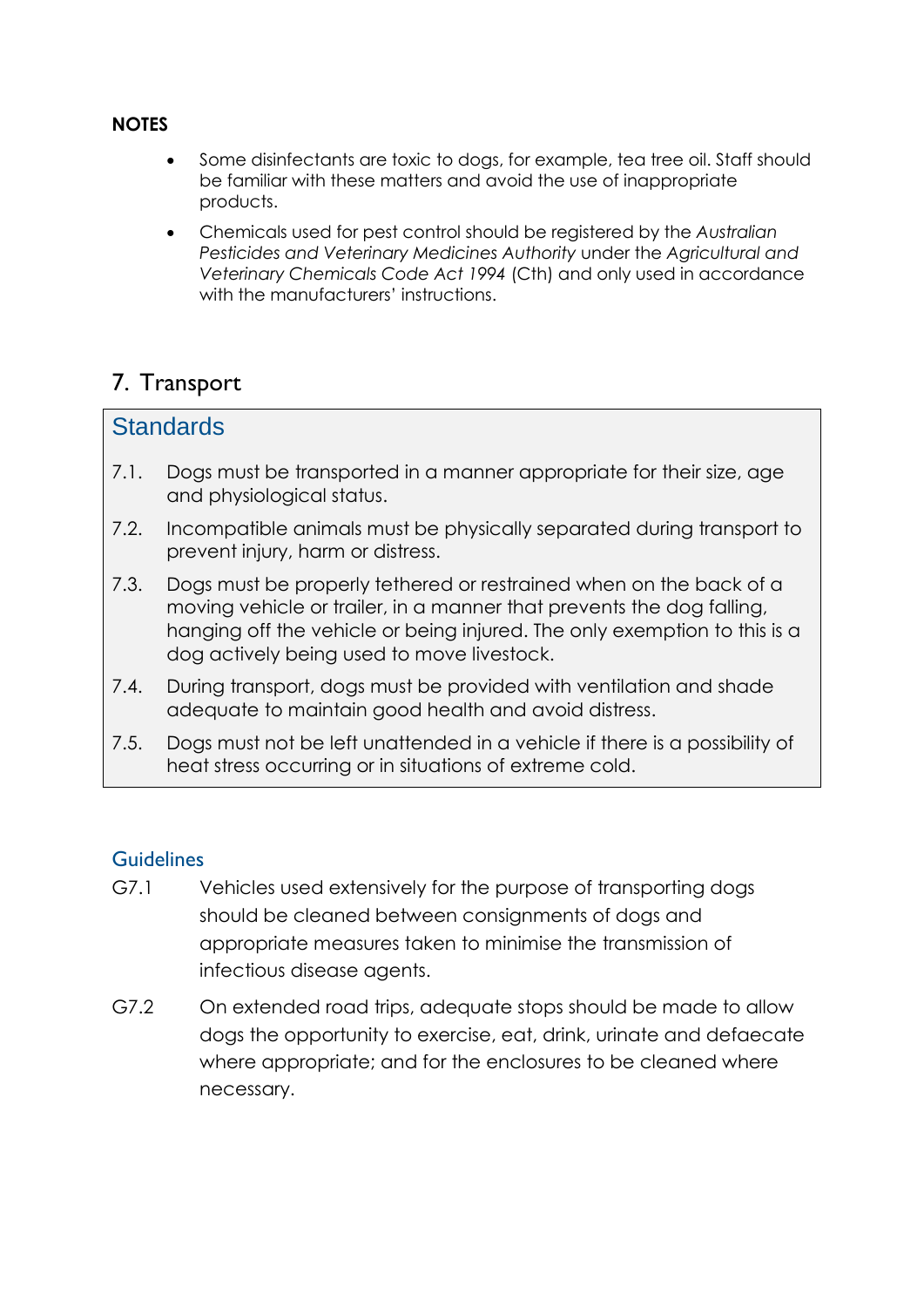- G7.3 All consignments of animals should comply with the recommendations and requirements for animal behaviour and containers of the current International Air Transport Association Live Animals Regulations.
- G7.4 Containers used for dog transport should provide adequate light.
- G7.5 Dogs travelling inside a car should be kept either on the backseat in a restraining device or in the open cargo area of a wagon type vehicle behind a cargo barrier.
- G7.6 Any vehicle specifically designed or regularly used for transporting dogs should:
	- protect animals from injury through being free from protrusions or sharp edges in the carrying area;
	- have non slip floors;
	- provide easy and safe access for handlers;
	- be appropriately equipped to maintain the thermal comfort of dogs and to protect against extremes of temperature, even when stationary;
	- protect against unauthorised release or escape of the dogs; and
	- be easy to clean and disinfect.

#### **NOTES**

- The driver of a transport vehicle is the person in charge, and therefore responsible for the welfare of animals in the vehicle during transportation.
- For more information about the IATA Live Animal Regulations, see: [www.iata.org/whatwedo/cargo/live\\_animals](http://www.iata.org/whatwedo/cargo/live_animals)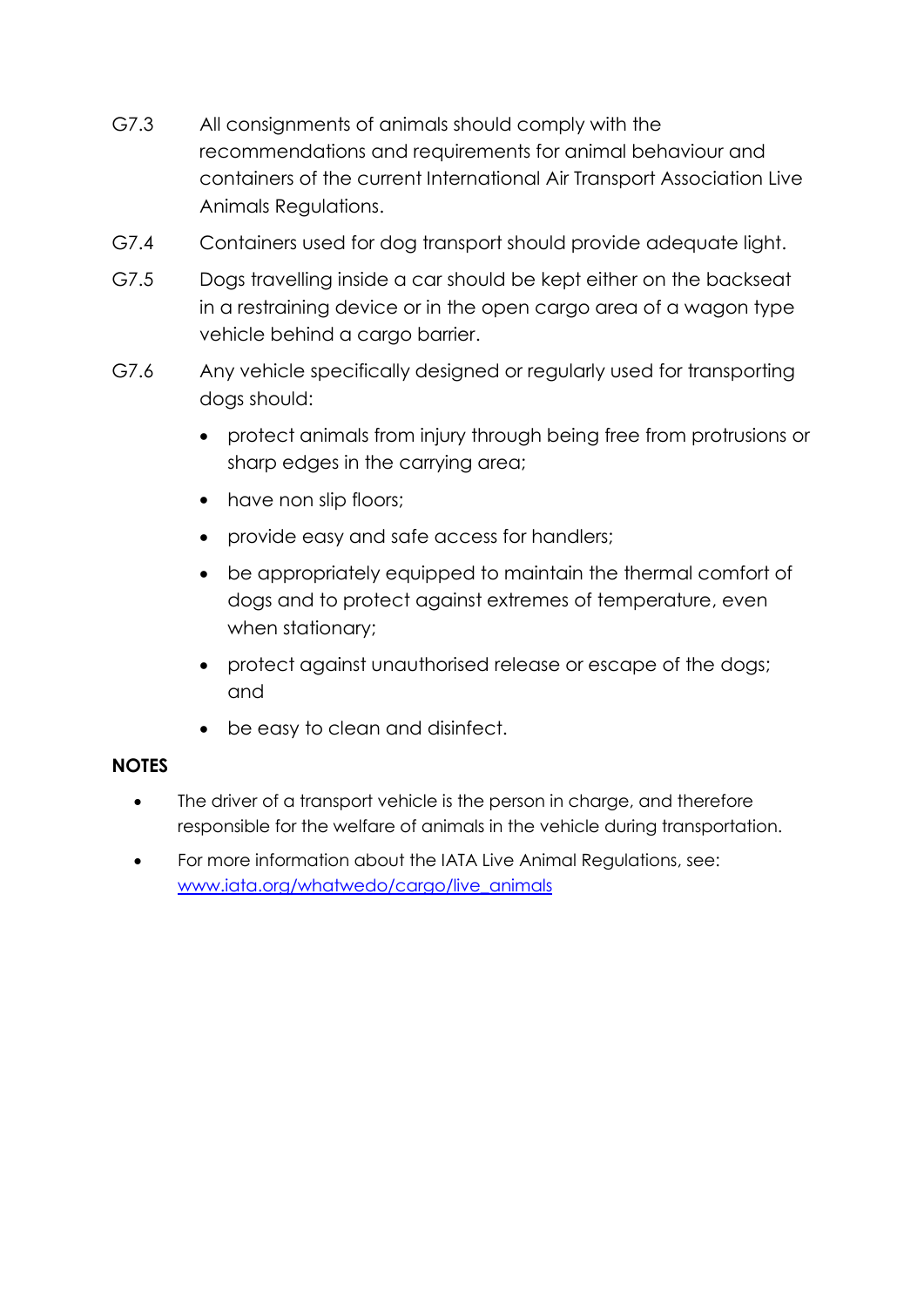# Animal Health

## 8. Animal Health and Veterinary Care

### **Standards**

- 8.1. All dogs must be inspected at least once daily to monitor their health and welfare.
- 8.2. Puppies under 4 months of age, bitches in the last week of pregnancy, lactating bitches and dogs recovering from illness or injury or otherwise requiring special care must be inspected to monitor their health and welfare:
	- as often as is required to enable reasonable intervention to mitigate preventable risks to health and welfare; and
	- no less than twice daily.
- 8.3. Where there is evidence that whelping has commenced (eg straining) and there is no progress within two hours, advice must be sought from a veterinary surgeon and appropriate remedial action taken.
- 8.4. A person inspecting a dog to monitor its health and welfare must note all adverse observations. Observations must be made with respect to (but are not limited to);
	- eating;
	- drinking, including puppies drinking milk;
	- defaecation;
	- urination;
	- behaviour;
	- whether there are signs of illness or distress;
	- physical movement; and
	- coat condition.
- 8.5. Any changes in the health status of a dog must be promptly reported to the person in charge of the facility for appropriate action.
- 8.6. Appropriate veterinary treatment must be provided for sick or injured dogs.
- 8.7. Dogs at a facility that are known or suspected to be suffering from a significant infectious disease or severe injury must be taken directly to the isolation area unless:
	- Doing so will cause unreasonable pain or suffering to the dog;
	- written assurances from a registered veterinary surgeon regarding the appropriateness of housing with other animals is received; or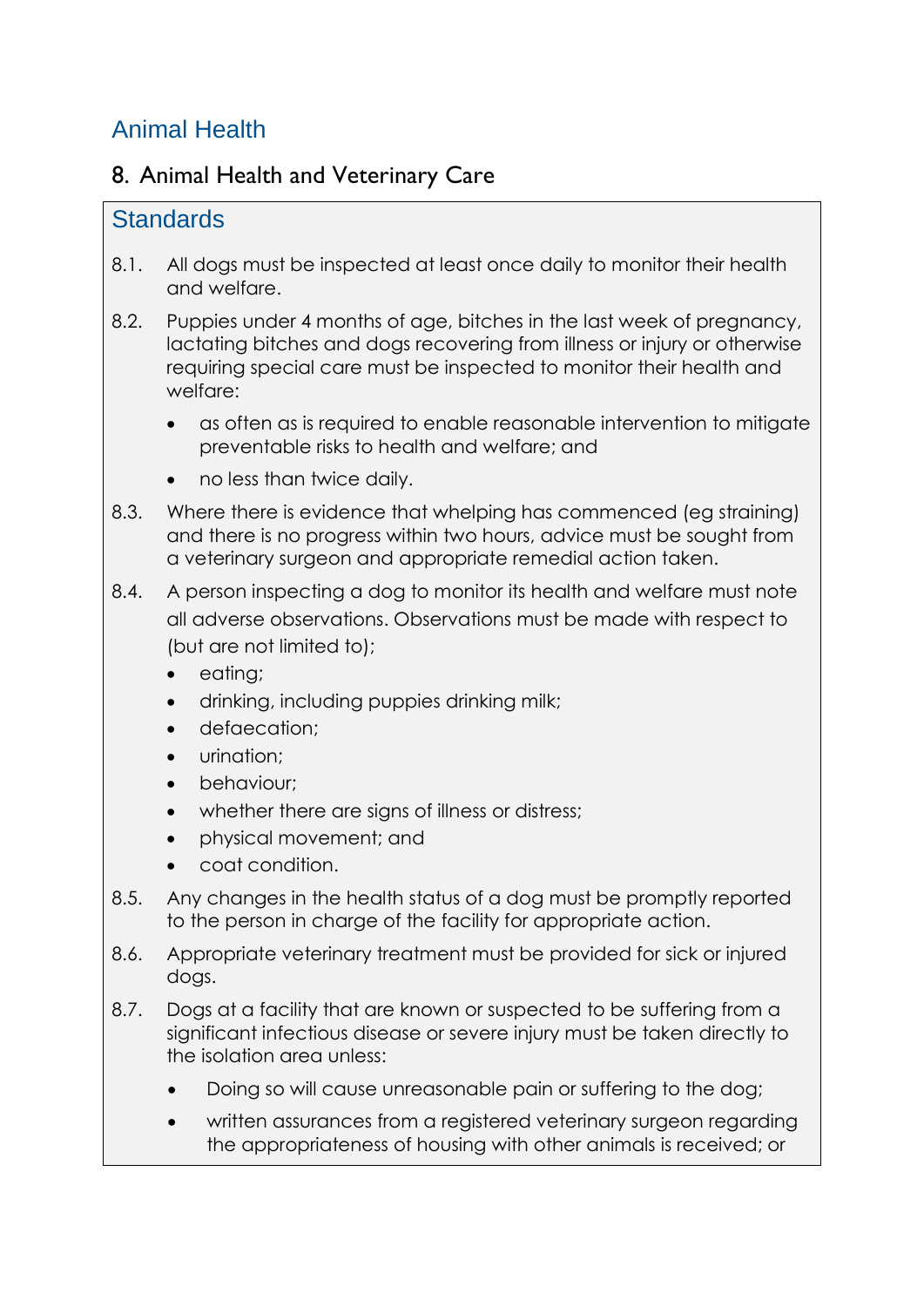- there are other reasonable grounds for not doing so.
- 8.8. Reasonable measures must be taken to:
	- prevent dogs from contracting distemper, infectious canine hepatitis, parvovirus,
	- protect dogs from common infectious diseases; and
	- control internal and external parasites.
- 8.9. The contact details for the veterinary surgeon or veterinary clinic must be posted in a location within the facility that enables all persons who care for dogs in the facility to see them.
- 8.10. Domestic animal establishments must have a documented health plan, approved a veterinary surgeon, which details measures taken to prevent common infectious disease and control and treat internal and external parasites.

- G8.1 Signs of illness or injury for which veterinary advice should be sought include but are not limited to:
	- persistent runny nose:
	- runny, discharging or inflamed eyes;
	- repeated sneezing;
	- coughing;
	- persistent vomiting;
	- severe diarrhoea, especially if bloodstained;
	- severe or persistent lameness;
	- significant bleeding or swelling of body parts (other than the vulva of a female on heat);
	- inability to stand or walk;
	- loss of appetite;
	- weight loss, particularly if severe or sudden;
	- apparent pain;
	- **fits, staggering or convulsions;**
	- bloating of the abdomen;
	- difficulty or inability to urinate or defecate;
	- red or brown coloured urine;
	- patchy hair loss;
	- depression;
	- fever;
	- presence of external parasites;
	- any other serious physical or behavioural abnormality.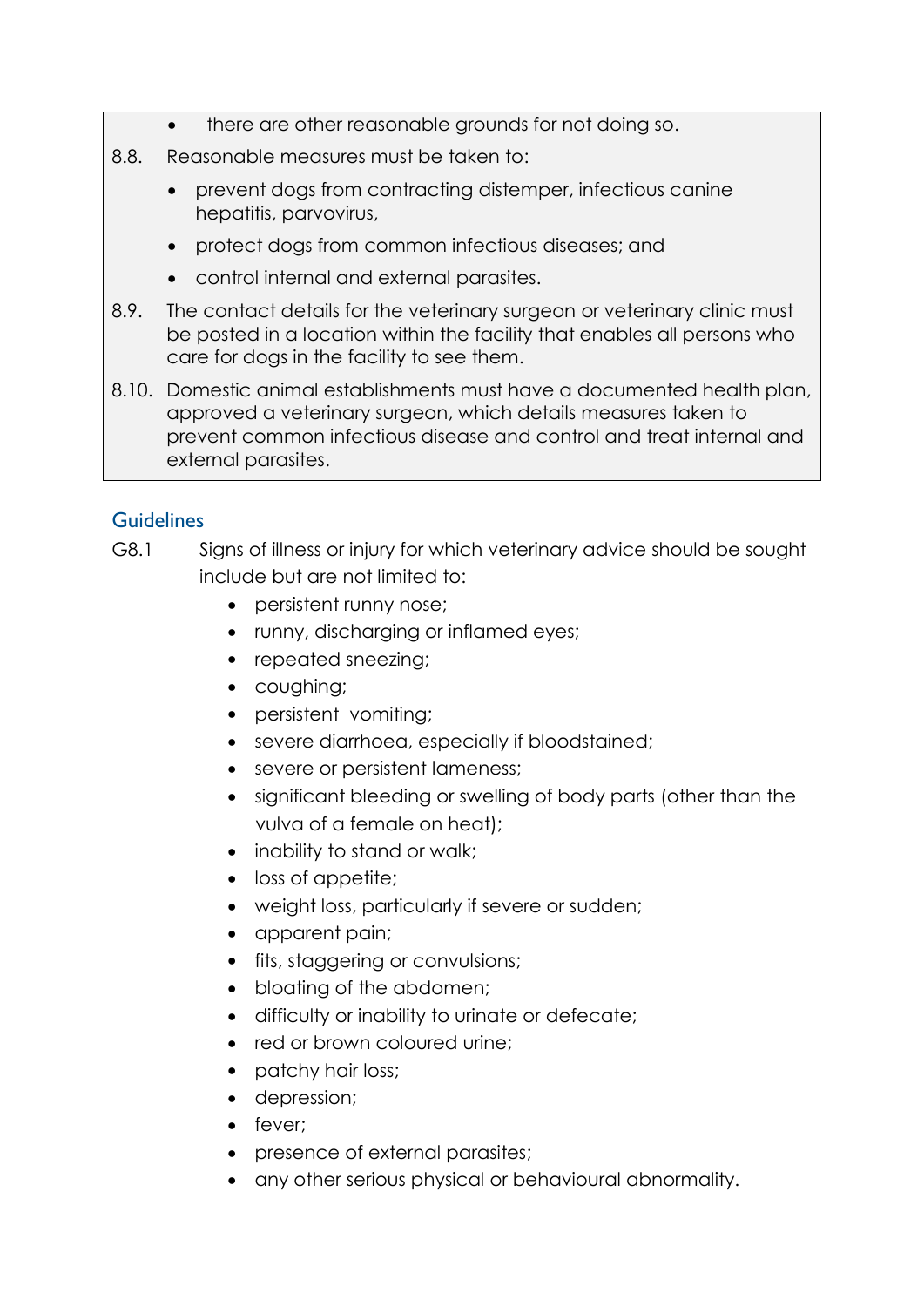- G8.2 Dogs should be health checked by a veterinarian at least once every 12 months.
- G8.3 Dogs over 8 weeks of age should be vaccinated by a veterinary surgeon against distemper, infectious canine hepatitis and parvovirus in accordance with veterinary advice.
- G8.4 Dogs known or suspected to be suffering from an infectious disease should not be used for breeding or be accepted into a facility other than a pound or animal shelter unless under written approval from a veterinary surgeon.
- G8.5 If dogs are likely to travel outside Tasmania or be otherwise exposed to risk of heartworm transmission, advice regarding heartworm prevention for dogs should be obtained from a veterinary surgeon and complied with.
- G8.6 Dogs admitted to a facility should be effectively vaccinated by a veterinary surgeon against infectious canine cough *(Bordetella bronchiseptica* and *parainfluenza* virus) in accordance with the manufacturer's recommendations.
- G8.7 Veterinary advice should be obtained in the event of unexplained dog illness or deaths at a facility.
- G8.8 Newly acquired dogs or dogs visiting from another location should not be mixed with the permanent population of a facility for at least the first 48 hours, unless the dog shows no signs of ill health or ectoparasites and is known to be effectively immunised against infectious diseases that pose a significant risk.

#### **NOTES**

*Parasites include fleas, lice, ticks and gastrointestinal worms.*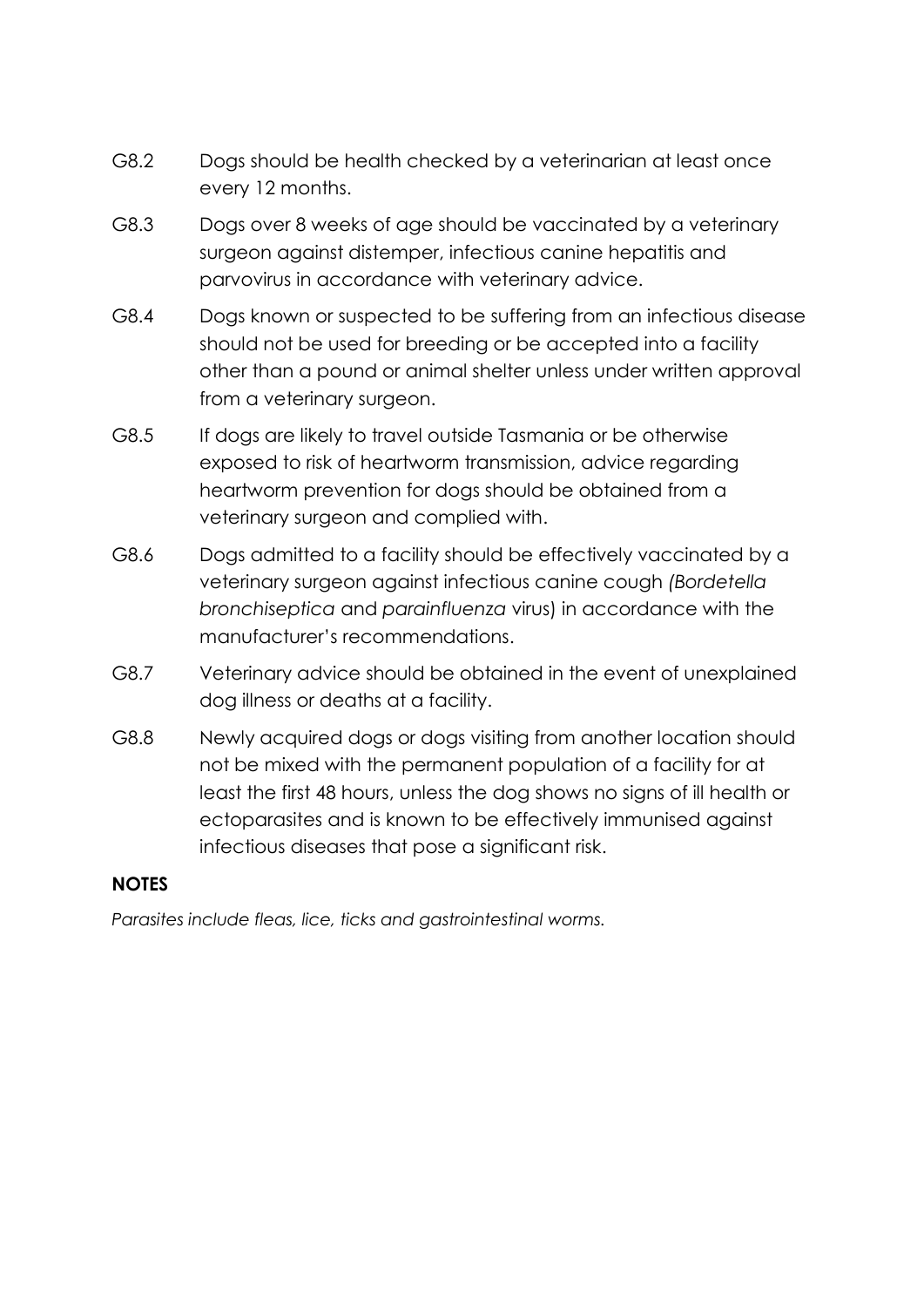### 9. Animal Health – Euthanasia

### **Standards**

- 9.1. Euthanasia must be performed in accordance with the *Animal Welfare Act 1993*.
- 9.2. Dogs and puppies must not be killed by being drowned; being placed in a refrigerator or freezer; poisoned; or gassed with motor exhaust fumes.
- 9.3. Euthanasia must be conducted in an area that is separated from animal accommodation at the facility and must not be carried out in view of the general public.

- G9.1 Euthanasia of dogs should be performed by a veterinary surgeon.
- G9.2 All reasonable efforts should be made to home physically healthy and behaviourally sound dogs that are without an owner or can no longer be kept by their current owner.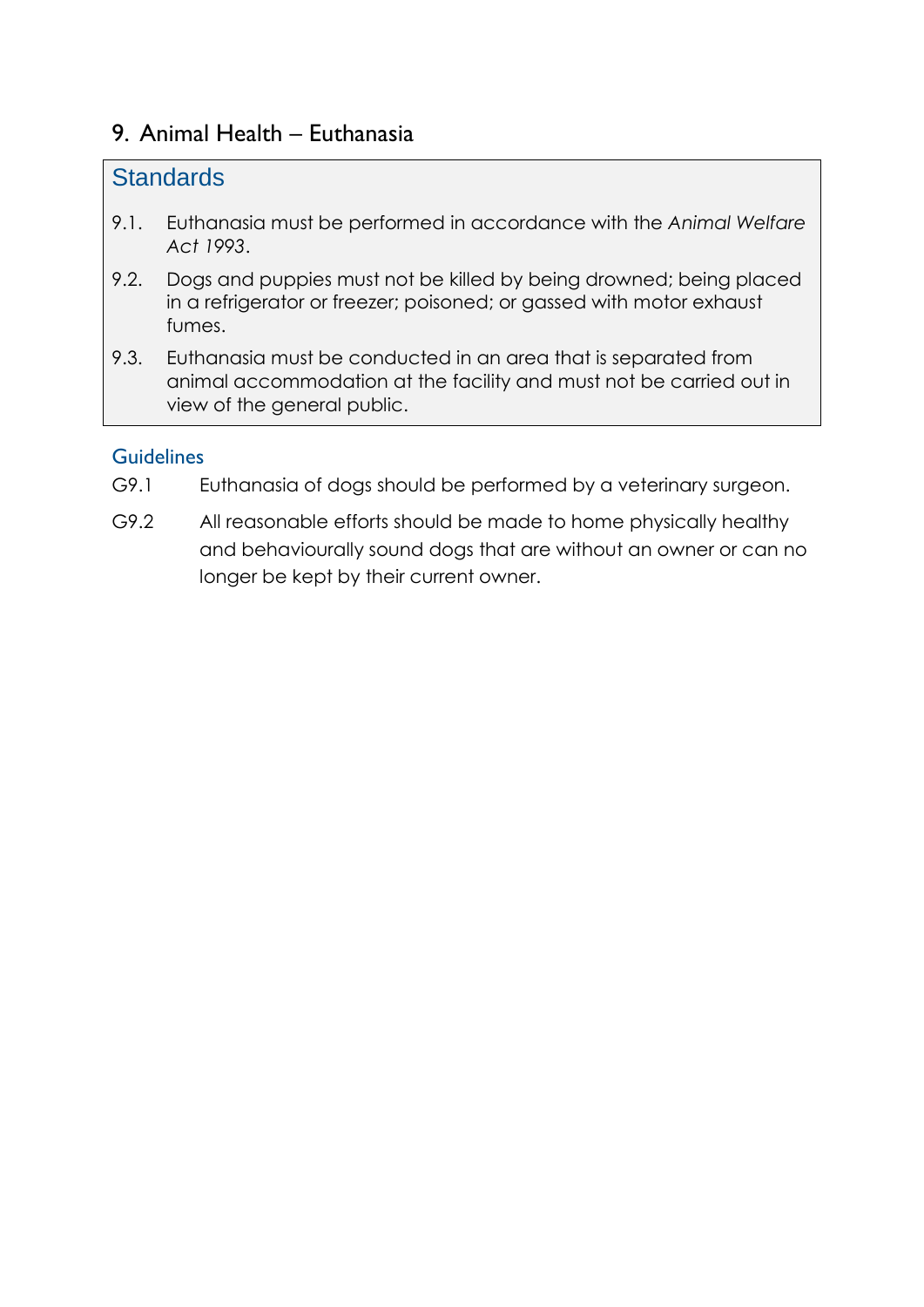## 10. Breeding and rearing

### **Standards**

- 10.1. Bitches must not be mated until after their first oestrous.
- 10.2. Bitches must not have more than two litters in any eighteen month period.
- 10.3. All reasonable measures must be taken to ensure that a dog is physically and mentally fit, healthy and free of disease at the time of being mated.
- 10.4. During mating, breeding pairs must be isolated from the remaining breeding population, and monitored by a suitably experienced person in charge.
- 10.5. During whelping, bitches must be isolated from the remaining breeding population, and monitored on a regular basis by a suitably experienced person in charge to ensure that the birth proceeds in a normal manner.
- 10.6. Whelping bitches must be provided with a suitable place to whelp lined with clean bedding. The bedding in a whelping area must be checked daily and maintained in a clean condition.
- 10.7. A puppy must not be separated from its litter or lactating mother prior to weaning, except where it is in the interests of the welfare of the puppy or its mother.
- 10.8. Puppies must be monitored to ensure that they achieve a steady weight gain every week

- G10.1 Litters should not be produced unless there is a reasonable expectation of finding homes for the offspring in which they will receive lifetime care that meets their welfare needs.
- G10.2 Breeding practices should ensure that both the breeding animals and the offspring they produce are as physically and behaviourally sound and healthy as possible.
- G10.3 After delivery of a litter, the mother and young should be health checked by a veterinary surgeon.
- G10.4 Any puppy that does not achieve a regular weight gain should be referred for veterinary consultation.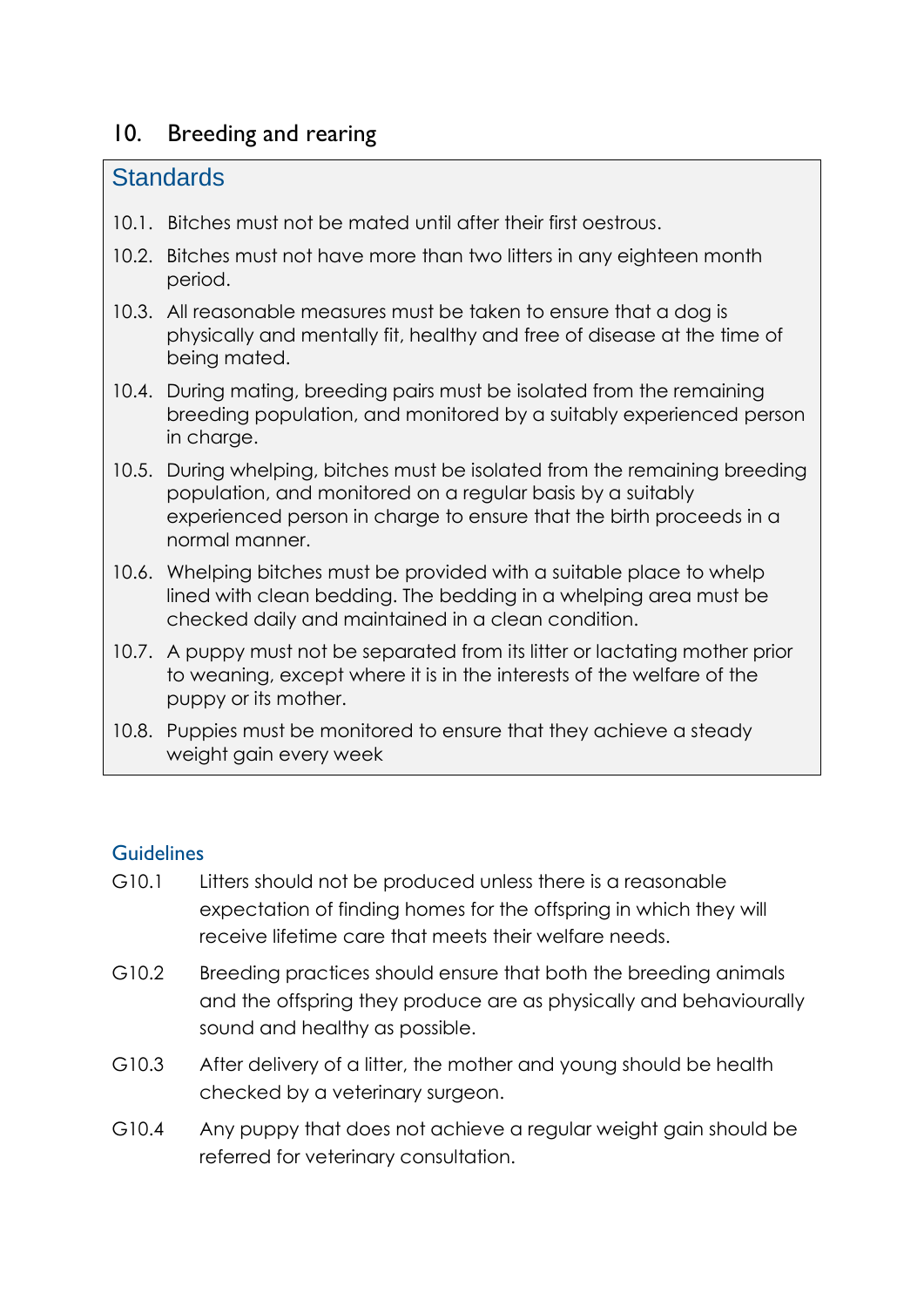- G10.5 Where a heritable disease is recognised in a breed and where there are screening procedures or a test for that disease the person in charge in the case of a stud dog or bitch should:
	- have a current official evaluation or test result for the dog for such hereditary disease;
	- provide the official evaluation or test result to the owners where the dog is to be mated to an animal not owned by the person in charge of the breeding facility;
	- provide the official evaluation or test result of both the sire and the dam to the new owners of any puppy; and
	- endeavour to ensure that the genetic make-up of both sire and dam will not result in an increase in the frequency or severity of known inherited disorders.
- G10.6 Puppies should be encouraged to urinate and defecate away from the nesting area to foster the development of toileting behaviour that will make them suitable companions.
- G10.7 Solid food should be offered to puppies from three weeks of age. Puppies should be monitored when first offered solid food to ensure that the food is acceptable and palatable. If necessary, solid food may require moistening or softening to increase palatability.
- G10.8 Puppies should be socialised to humans and other animals before twelve weeks of age to maximise their opportunity to develop behaviours that will make them suitable companions.
- G10.9 When dogs reach the end of their useful breeding life, or when mature potential breeding stock is found to be in some way unsuitable for breeding purposes, it is the responsibility of the owner to:
	- have such dogs spayed or castrated;
	- either provide a pet home for the desexed dogs themselves, or to canvass for and select a new pet home for the animals; and
	- retain responsibility for the dog until such time as a satisfactory new home is established.

#### **NOTES**

The person in charge of the facility is reminded of the provisions of the Dog Control Act 2000 *concerning dangerous dogs and restricted breeds.*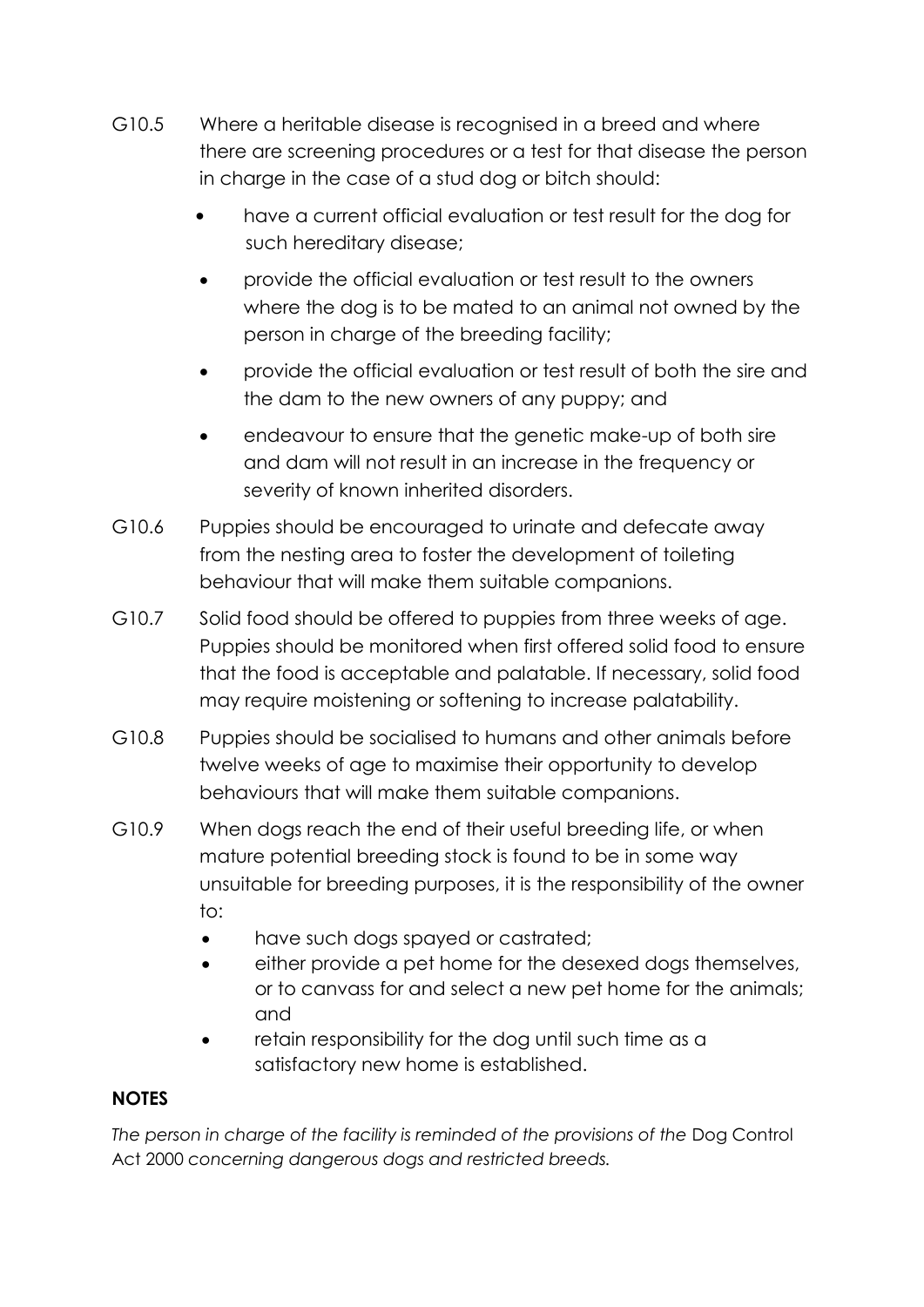## 11. Transfer of ownership

### **Standards**

- 11.1. With respect to the sale of puppies, the microchip number of the dam of the puppy must be disclosed in any advertisement and at the point of sale, unless the dam is subject to an exemption under section 15A of the *Dog Control Act 2000*, in which case the council registration number of the dam and the name of the council where registered is disclosed.
- 11.2. Puppies must not be rehomed prior 8 weeks of age, except under veterinary advice.
- 11.3. A person rehoming a dog must advise the prospective owner of the vaccination status of the dog. If the prospective owner is advised that the dog is currently vaccinated, the prospective owner must be provided with a signed vaccination certificate that provides the following information:
	- the date of last vaccination;
	- the diseases against which the dog is vaccinated;
	- the date when vaccination against each disease is next due;
	- the name of the veterinary surgeon (if any) who was responsible for vaccinating the dog.
- 11.4. All puppies that are sold must be vaccinated against distemper, hepatitis and parvovirus in accordance with veterinary advice prior to rehoming.
- 11.5. A person rehoming a dog must advise the prospective owner when the dog was last health checked by a veterinary surgeon.
- 11.6. A dog suspected of being or known to be sick, injured, deformed, diseased or pregnant may not be rehomed unless of the dog's condition is fully disclosed to the prospective owner prior to any rehoming agreement being finalised.
- 11.7. Dogs that are known to be poorly socialised or aggressive or are known to have recognised behavioural problems such as excessive barking or fence jumping must not be rehomed unless a suitable prospective owner can be found to whom the dog's condition is fully disclosed prior to any rehoming agreement being finalised.
- 11.8. All dogs that are rehomed must be treated to remove gastrointestinal parasites prior to release.
- 11.9. At the time of purchase, clients must be offered accurate written information, at no charge, regarding the appropriate care of the dog purchased.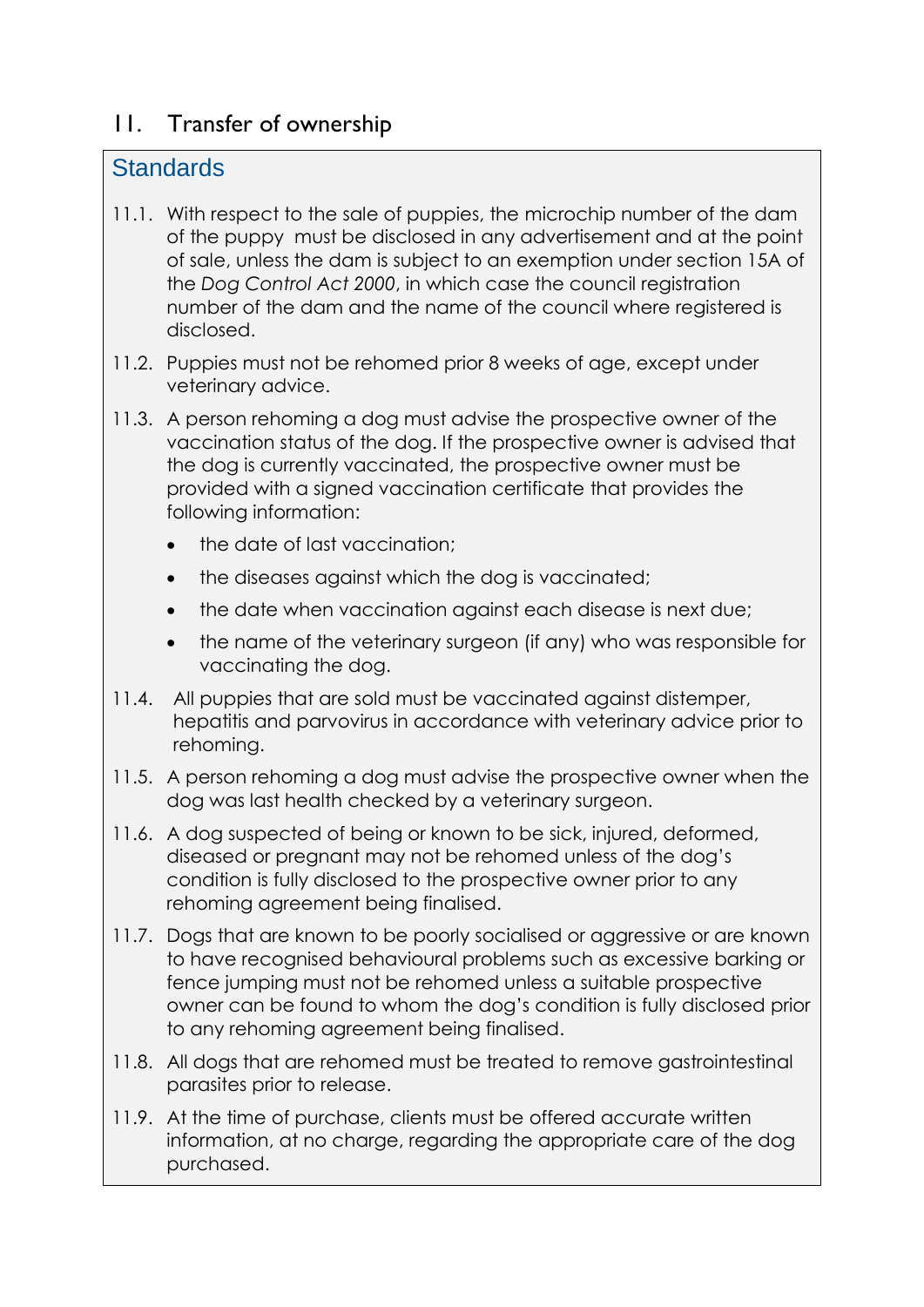- 11.10. All dogs over 6 months of age, or of unknown age, which are sold, must be microchipped prior to release.<sup>2</sup>
- 11.11. A person must not rehome a dog to a person if they have reasonable grounds to believe that the prospective owner will not adequately provide for the dog's health and welfare *(this standard is recommended subject to OPC advise as to whether it is workable)*

- G11.1 Information required by provision 13.8 should be developed in consultation with a veterinary surgeon and should include the following information:
	- general care requirements of the breed, including housing, diet and feeding regimes;
	- the minimum requirements for exercise and social contact;
	- usual life span of breed and the expected behaviours of the breed, for example digging or scratching;
	- that there are legal requirements for pet ownership with respect to welfare and control of their dog
	- routine veterinary treatment which may be required, for example vaccination or parasite control
	- the value of establishing a relationship with a veterinary surgeon, animal behaviourist and other experienced persons;
	- how to identify when veterinary advice or treatment should be sought, and procedures for seeking emergency treatment for the dog,
	- the estimated costs associated with providing food and shelter for the dog;
	- maximum time a dog can be left unattended:
	- the desirability and advantages of desexing dogs;
	- that they have legal responsibilities under the *Animal welfare Act 1993* and *Dog Control Act 2000*;
	- that there will be costs associated with registering the dog and that they should contact their local council regarding registration requirements;
	- other information which is reasonable that the purchaser should be made aware of.
- G11.2 Puppies should not be rehomed before they are 8 weeks of age.

**<sup>.</sup>** <sup>2</sup> This is a requirement for most dogs under the *Dog Control Act 2000* (Tas).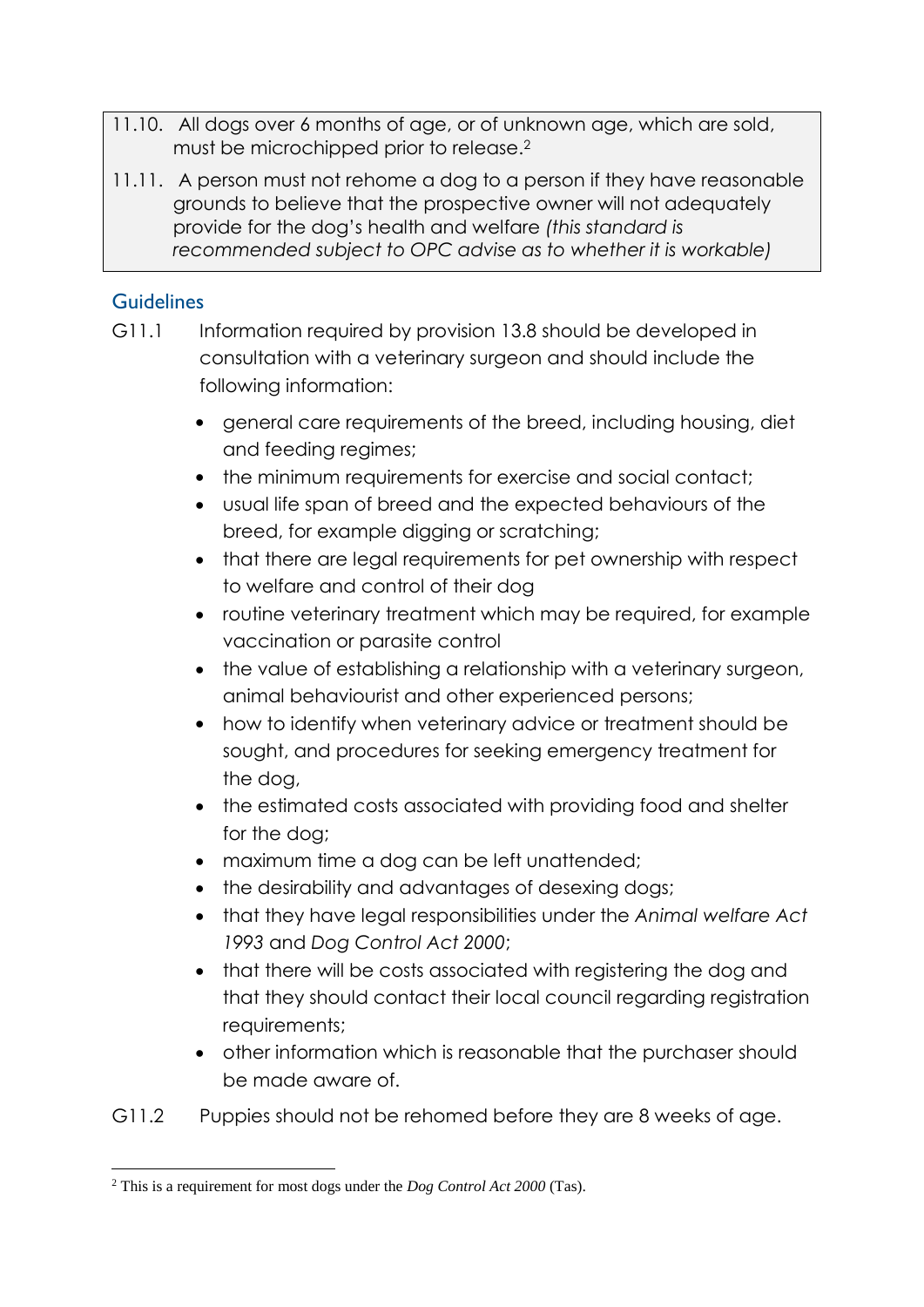- G11.3 Dogs should not be rehomed to people less than 18 years of age.
- G11.4 Puppies should receive their first vaccination no less than 14 days prior to being rehomed.
- G11.5 Desexing of dogs not intended for breeding is strongly encouraged.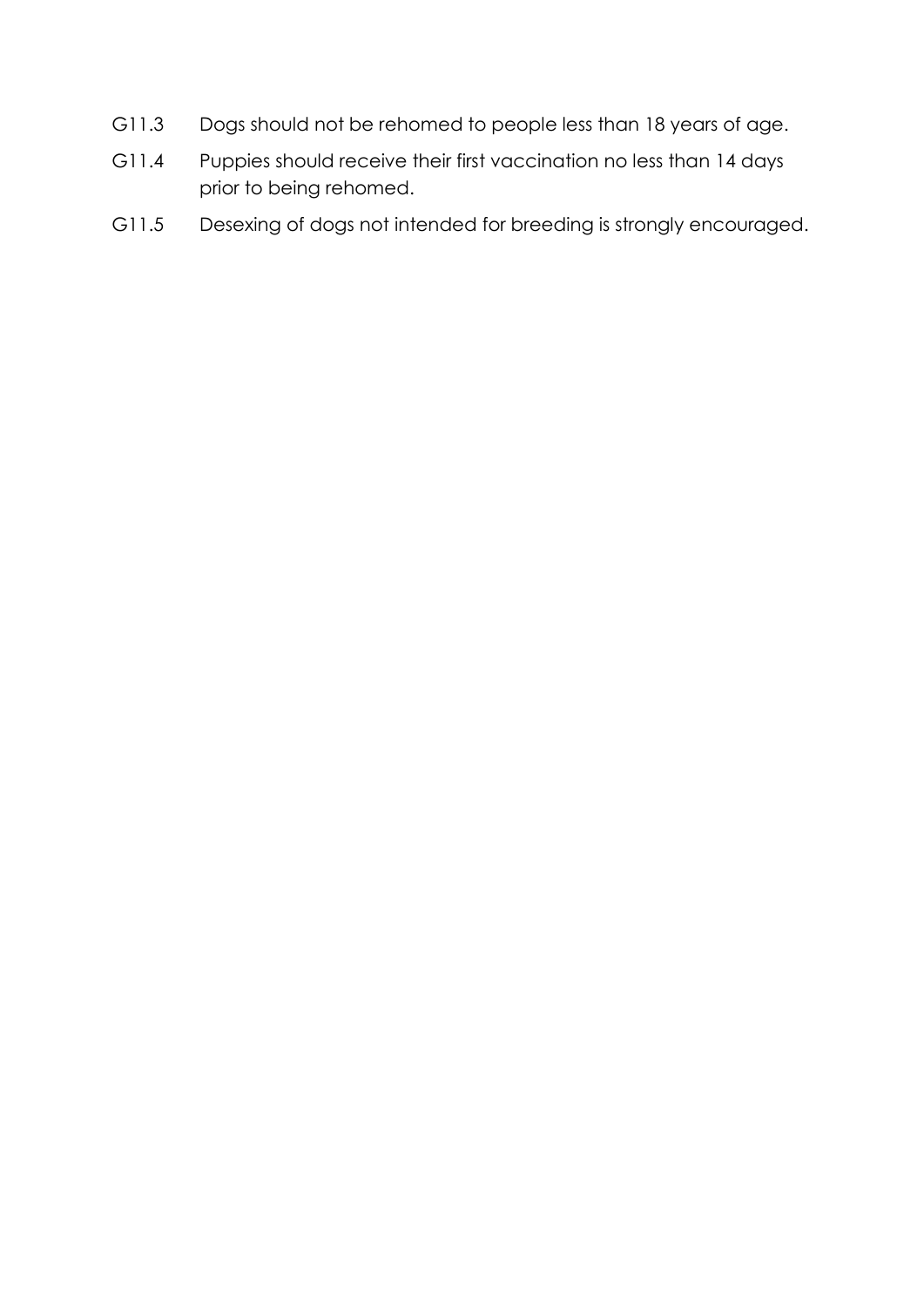# STANDARDS AND GUIDELINES: DOGS OTHER THAN THOSE IN THE CARE OF DOMESTIC ANIMAL ESTABLISMENTS

## 1. Animal Housing

## **Standards**

- 1.1. Housing must provide each dog with protection from rain and wind, direct sunlight, extremes of temperature or other adverse weather conditions.
- 1.2. Enclosures in which dogs are ordinarily housed must be of a height and area that provide for:
	- the dogs' freedom of movement,
	- the reasonable expression of normal behaviour,
	- ease of cleaning; and
	- adequate ventilation.
- 1.3. Dogs must not be confined in a crate with the door closed unless:
	- the dog has been or is being trained to accept confinement in a crate; and
	- the period of such confinement does not exceed a total of 10 hours a day.
- 1.5. Incompatible dogs must not be housed in an enclosure together.
- 1.6. Dogs must not be housed in contact with wet floors without access to a dry place to lie.
- 1.7. Dogs must be provided with a clean, dry sleeping area which:
	- is appropriate to the breed:
	- is sufficient for the number of animals held: and
	- provides protection from thermal and other physical discomfort.
- 1.8. In dog housing that is enclosed and forced ventilation is the only means of ventilation the following is required:
	- an air change rate of 8-12 changes per hour;
	- even distribution of fresh air to all areas holding dogs;
	- the air temperature must be maintained in a range that provides for thermal comfort;
	- in the case of air recirculation, effective air cleaning and filtration units to ensure the removal of infectious organisms and chemicals;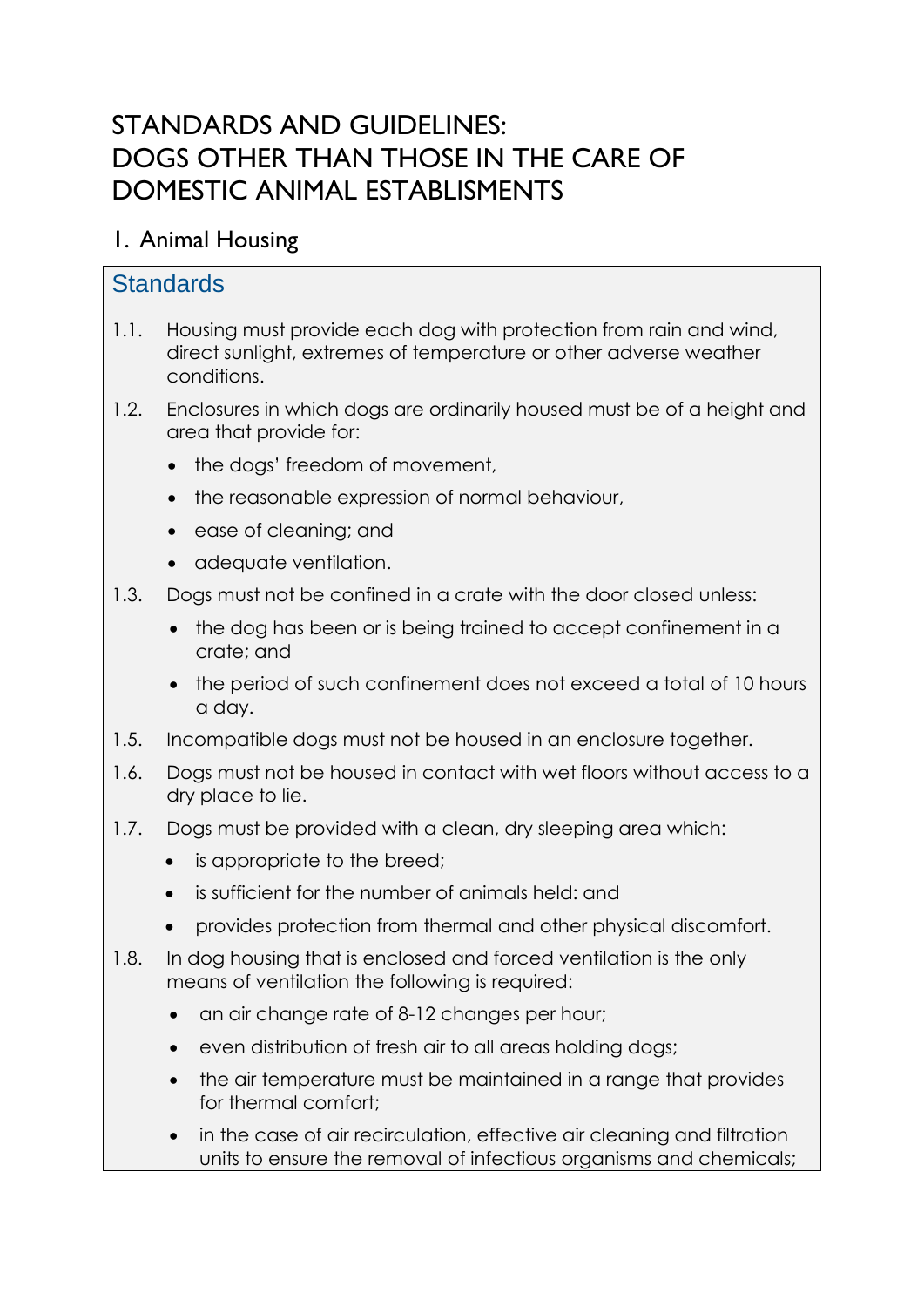and

- an operational and effective back-up and alarm system in case of power failures or breakdown of ventilation or temperature control.
- 1.9. Dog housing must be fitted with a secure closing device that cannot be opened by the dogs held.
- 1.10. Dogs must not be tethered for periods exceeding 30 minutes unless:
	- the dog has been trained to accept tethering;
	- the dog is provided with additional supervision;
	- water and weatherproof shelter are available and within the dog's reach at all times;
	- the tether is fitted with a swivel and is checked daily; and
	- the dog is provided with daily exercise off the tether in accordance with standards 2.5 and 2.6.
- 1.11. Dogs less than four months old, bitches in season and bitches about to whelp must not be tethered.
- 1.12. Dogs must not be tethered to a moveable object or adjacent to a fence in a manner that places them at danger of death by hanging.
- 1.13. Enclosed dog housing must be provided with ventilation that is sufficient to maintain the health and thermal comfort of the animals and keep the area free of noxious odours and dampness.
- 1.14. Housing must be designed, constructed, serviced and maintained in a way that:
	- provides for the good health and welfare of the dogs;
	- minimises the risks of transmission of infectious disease agents;
	- minimises the risk of injury to animals; and
	- prevents the escape of dogs.
- 1.15. All potential poisons and substances that are harmful to dogs, whether in storage or in use, must be kept out of reach of dogs.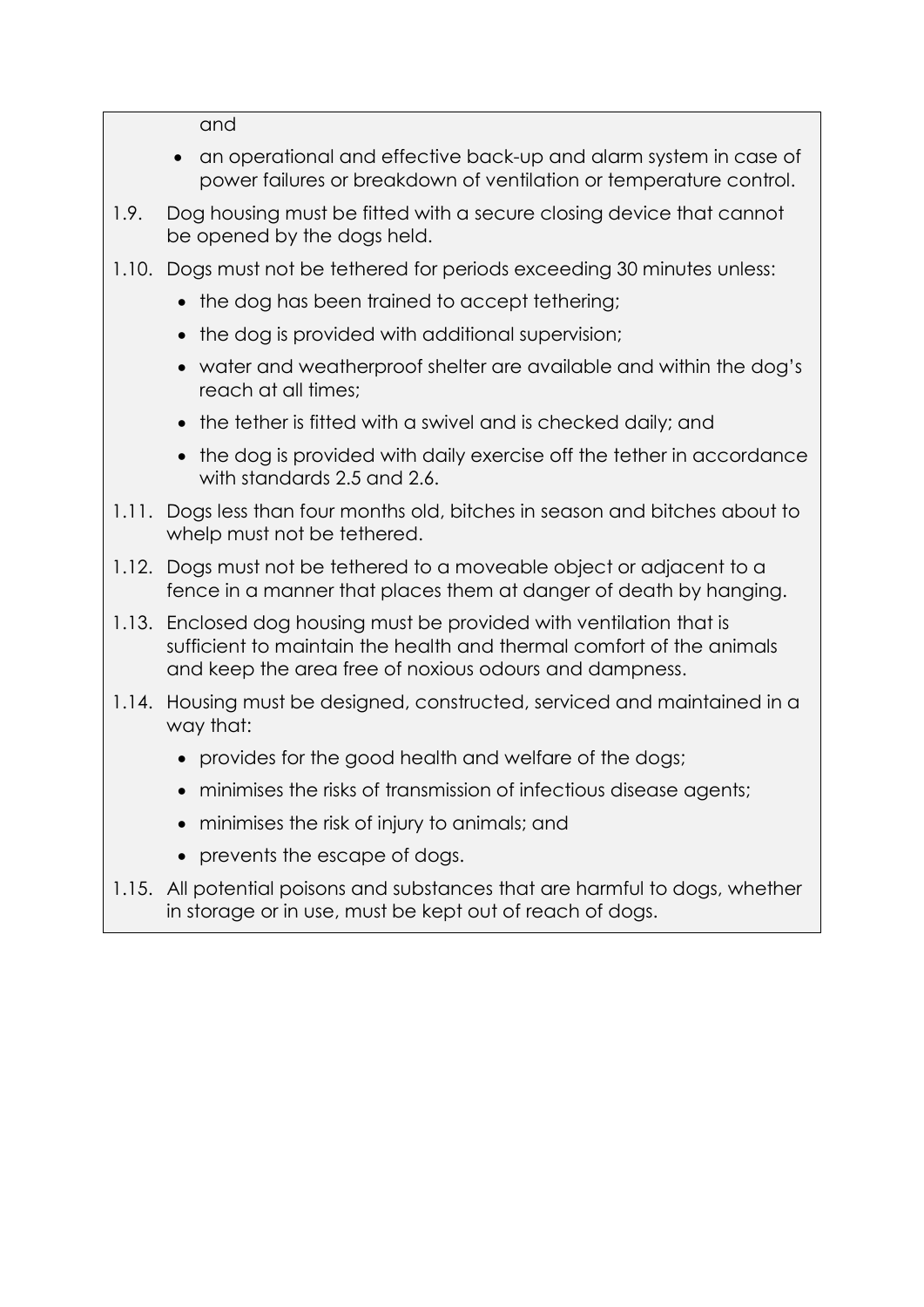| Height of dog at<br>shoulder                         | <b>Min floor</b><br>area $(m^2)^*$ | Min height<br>$(cm)**$ | Min width<br>(cm) | <b>Maximum</b><br>number of<br>dogs | <b>Increased floor</b><br>area for each<br>additional dog $(m2)$ |  |  |
|------------------------------------------------------|------------------------------------|------------------------|-------------------|-------------------------------------|------------------------------------------------------------------|--|--|
| Dogs over 16 weeks or up to 4 puppies under 16 weeks |                                    |                        |                   |                                     |                                                                  |  |  |
| $<$ 40 $cm$                                          | 1.5                                | 180                    | 90                | $\mathbf{1}$                        | 1.0                                                              |  |  |
| 40-60cm                                              | 2.4                                | 180                    | 100               | 1                                   | 1.2                                                              |  |  |
| >60cm                                                | 3.5                                | 180                    | 120               | 1                                   | 1.7                                                              |  |  |
|                                                      | <b>Min floor</b><br>area $(m^2)^*$ | Min height<br>$(cm)**$ | Min width<br>(cm) |                                     | <b>Increased floor</b><br>area for each pup<br>8-16 weeks $(m2)$ |  |  |
| Bitch with pups up<br>to 8 weeks of age              | 3.5                                | 180                    | 120               |                                     | 0.4                                                              |  |  |

#### Table 1: Recommended minimum enclosure sizes

\*Minimum floor area includes the area allocated to bedding.

\*\*Minimum height applies if the enclosure is roofed.

- G1.1 Vehicles and caravans (other than those used as a residence), portable crates and the crawl space under a dwelling should not be used as permanent housing for dogs.
- G1.2 Noise from barking dogs should be managed to comply with noise regulations and occupational health and safety requirements and may be reduced by one or more of the following methods:
	- judicious use of sound proofing or suitable construction materials that reduce noise;
	- care with dog placement to avoid unnecessary arousal;
	- limiting external stimulation, e.g. by partitioning dog housing, judicious use of blinds or dog housing design to prevent dogs from seeing into nearby pens;
	- holding dogs in compatible pairs; or
	- taking care to exercise dogs away from the sight of kennelled animals.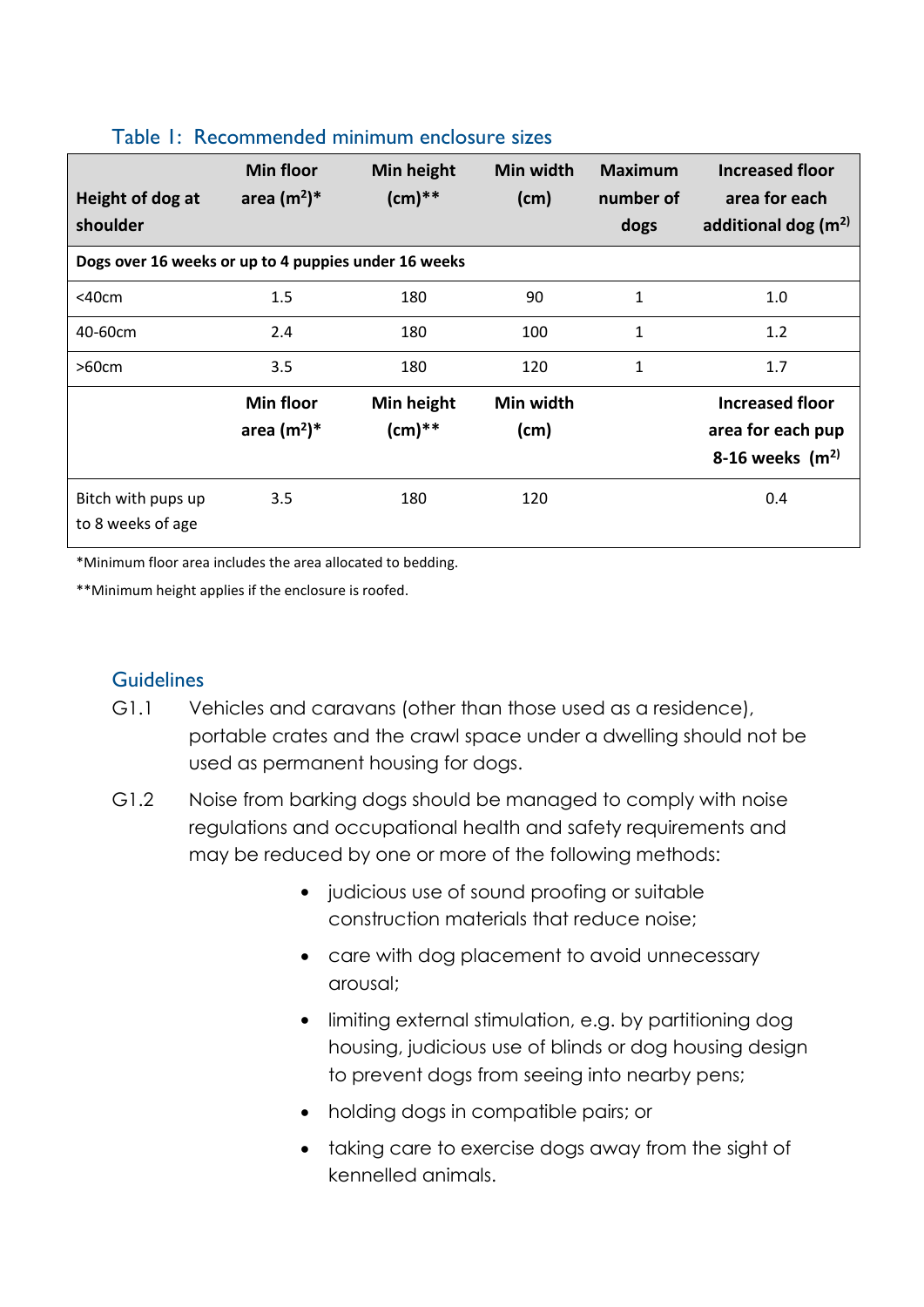- G1.3 Environmental temperature should be controlled to minimise distress to dogs including the provision of heating or cooling particularly for old, young and pregnant animals if necessary. Particular attention should be given to protection for brachycephalic (short-faced) breeds against heat.
- G1.4 Once a dog has been trained to accept confinement in a crate, leaving the door open when the crate is used is encouraged.
- G1.5 Where are dogs tethered for extended periods, the site should provide a minimum tether radius of three meters allowing six meters of run.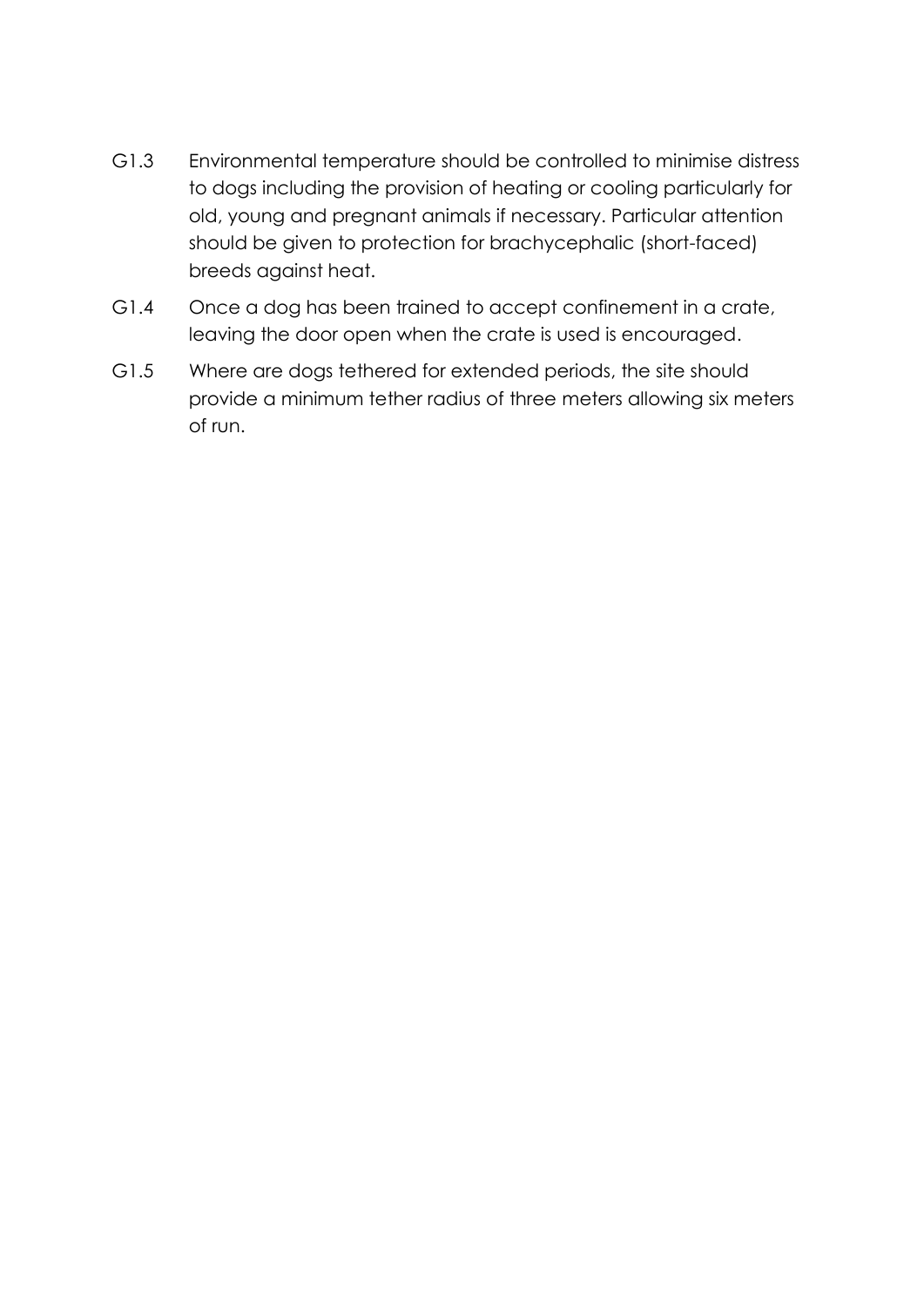# Animal Management

### 2. Animal management - Animal Care

### **Standards**

- 2.1. Each weaned dog must be individually identified.
- 2.2. Each unweaned pup must be individually identified at with respect to the identity of its dam.
- 2.3. Measures must be implemented to protect dogs from distress or injury caused by other animals.
- 2.4. Undesexed dogs must be housed securely such that an entire male dog does not have access to a female in season (or vice versa) unless there is an intention to breed.
- 2.5. Each day, dogs must be provided with the opportunity to undertake adequate physical physical exercise appropriate to their breed, age and health status.
- 2.6. Weaned dogs must have the opportunity to exercise for a total of at least 60 minutes each day.
- 2.7. Provision 2.6 does not apply if:
	- there is written advice from a veterinary surgeon that the dog should not undertake such exercise; or
	- the person with care or charge of the dog can satisfactorily demonstrate that the dog has an injury or illness which requires the dog to be rested and the period without exercise has not exceeded 3 days.
- 2.8. Dogs must not be exercised in any way that poses an unreasonable risk of serious injury. Prohibited methods include exercising a dog attached to a motor vehicle, or unsupervised exercise on a treadmill.

- G2.1 Dogs should receive environmental enrichment, appropriate to their physiological status, age and breed, to promote good psychological health.
- G2.2 Dogs should be maintained as required to ensure that dogs' coats are not left matted, tangled or in a condition that causes physical discomfort, injury or promotes disease.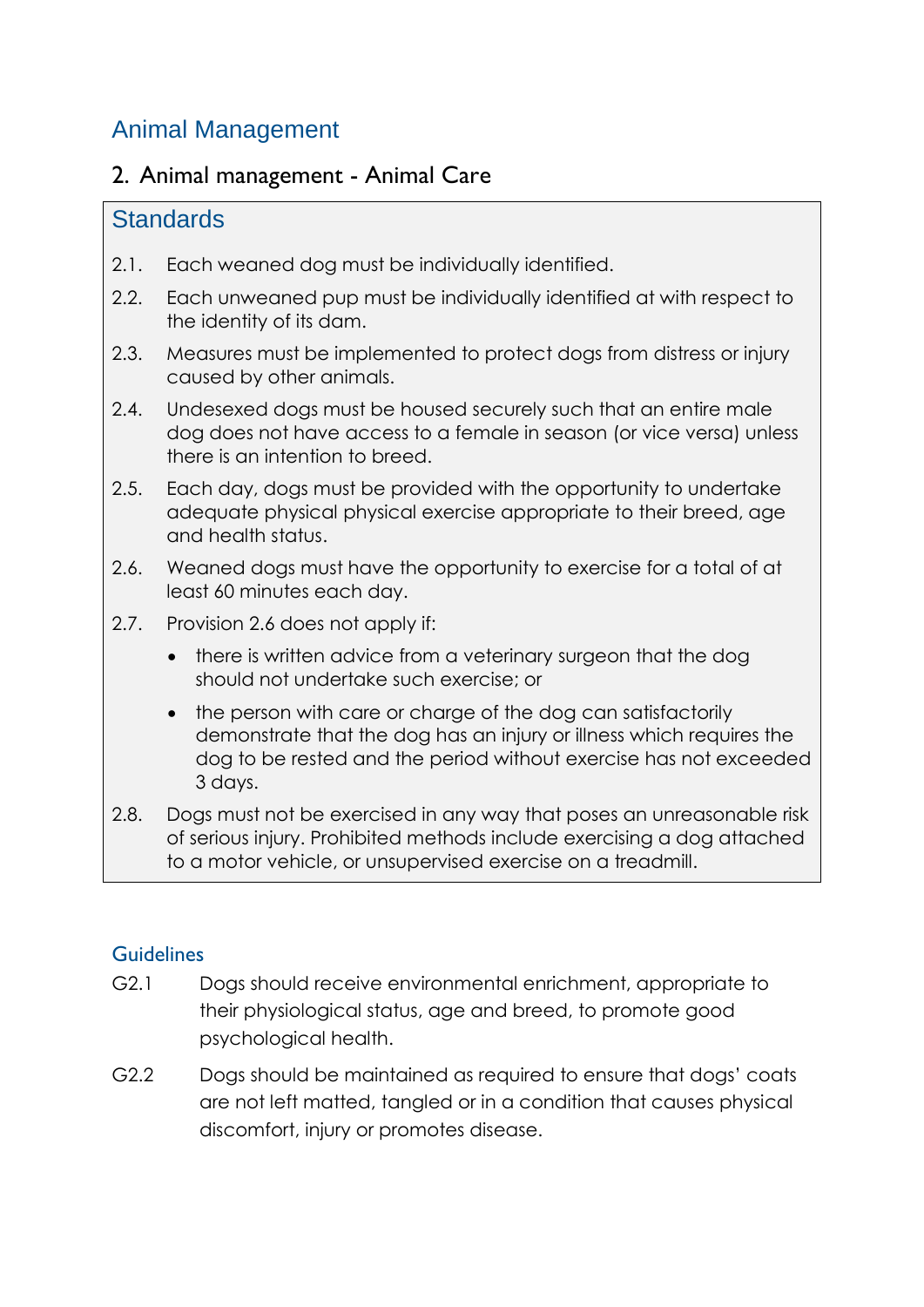- G2.2 Dogs that should be housed singly in a quiet, warm dry area away from other animals include:
	- dogs with dependent young;
	- dogs about to give birth; and
	- sick or injured dogs.
- G2.3 Dogs that may be distressed by the presence of other dogs or other animals should be housed in a manner that prevents visual contact and minimises or reduces olfactory contact.
- G2.4 When grooming a dog, particular attention should be given to their eyes, nose, ears, breech, nails, and teeth.
- G2.5 Dogs that are excessively nervous, aggressive, or that cannot live in harmony with other animals should not be used for breeding.

#### **NOTES**

- Positive efforts should be made to socialise animals to humans and other animals. Positive socialisation experiences in pups between 3 and 12 weeks of age promote both normal development and the prevention of aggressive or abnormal behaviour.
- The people in charge of a dog during exercise are reminded of the provisions of the *Dog Control Act 2000* which specify minimum responsibilities when a dog is in a public.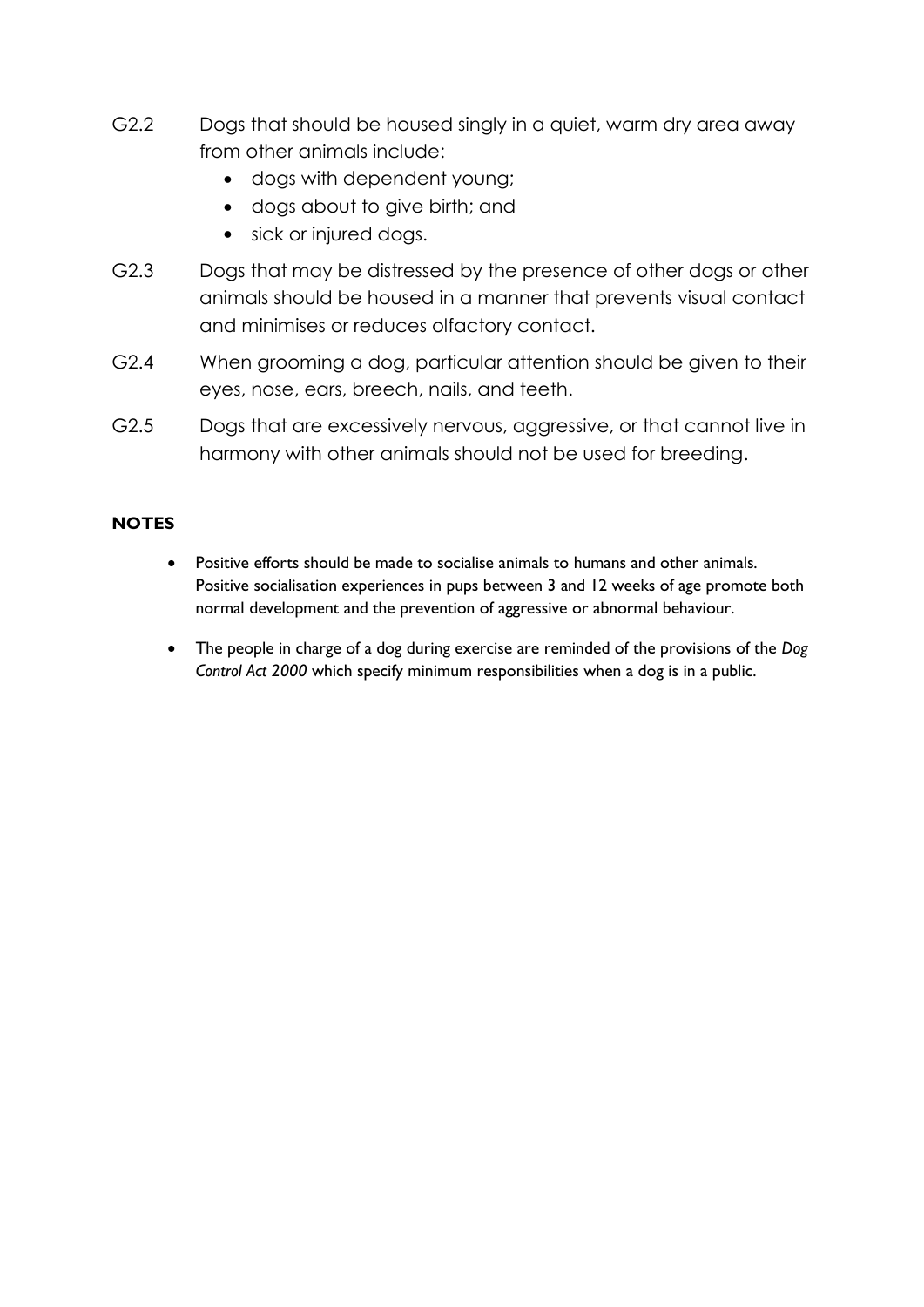## 3. Animal Management - Food and Water

### **Standards**

- 3.1. Clean water must be provided to all dogs at a temperature, quantity and quality that meet the physiological needs of the dog. Water must be checked daily and appropriate action taken to ensure water is provided in accordance with this standard.
- 3.2. Dogs must be fed at least once daily.
- 3.3 Dogs must receive a diet of a quality, in sufficient quantity, and supplied at a frequency, that:
	- meets the nutritional requirements of the dog, taking into account its age, breed and physiological status; and
	- maintains a healthy body condition and, if appropriate, allows for growth and reproduction.
- 3.4 Puppies under four months of age must be at least three times daily, from three weeks of age. Puppies must be fed such that they are not without food for more than 12 hours.
- 3.5 Dogs that are co-housed with other animals must be monitored during feeding to ensure that each dog is able to eat sufficient food to meet their physiological needs.
- 3.6 Food and water containers must be removed, cleaned and replaced immediately if noticed to be contaminated or spoiled such that the quality of the food or water is significantly affected. Contaminants that significantly affect the quality of food or water include (but are not limited to) urine, faeces and vomitus.
- 3.7 Food provided to dogs must be prepared and stored hygienically and must not be served in a way that is likely to cause injury or disease to the dogs.

- G3.1 Puppies from four to six months of age should be fed at least twice daily.
- G3.2 Bitches in the latter stages of pregnancy and lactating bitches should be provided with additional food and water to ensure their physiological needs are met.
- G3.2 Food and water containers should be readily accessible to dogs, and be positioned to avoid spillage or contamination by urine or faeces.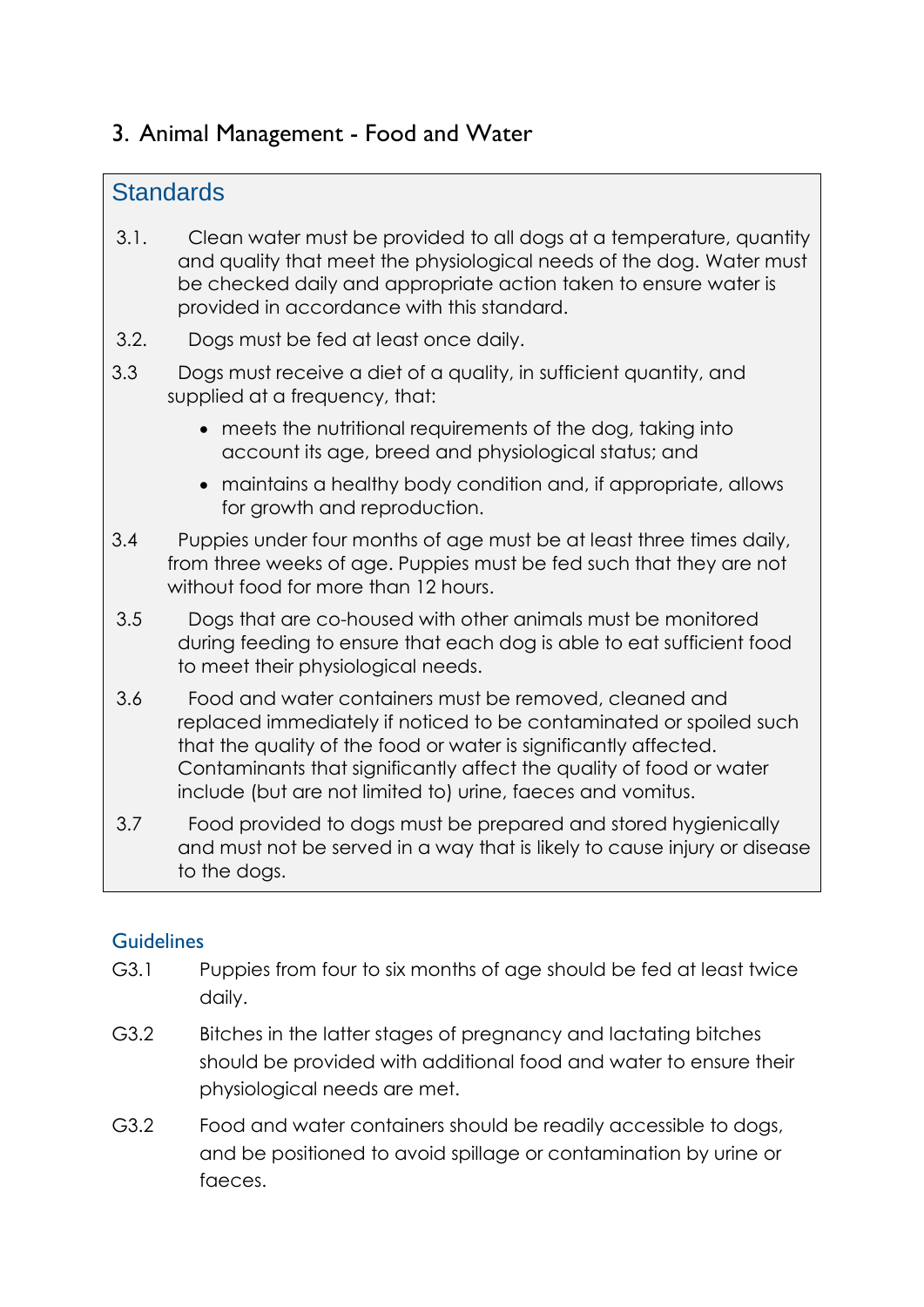- G3.3 Food and water containers should be stable, non-toxic and easily cleaned and disinfected.
- G3.4 Food intended for dogs should be stored to prevent its deterioration or contamination.
- G3.5 For dogs and weaned puppies, one feeding bowl should be provided per individual animal.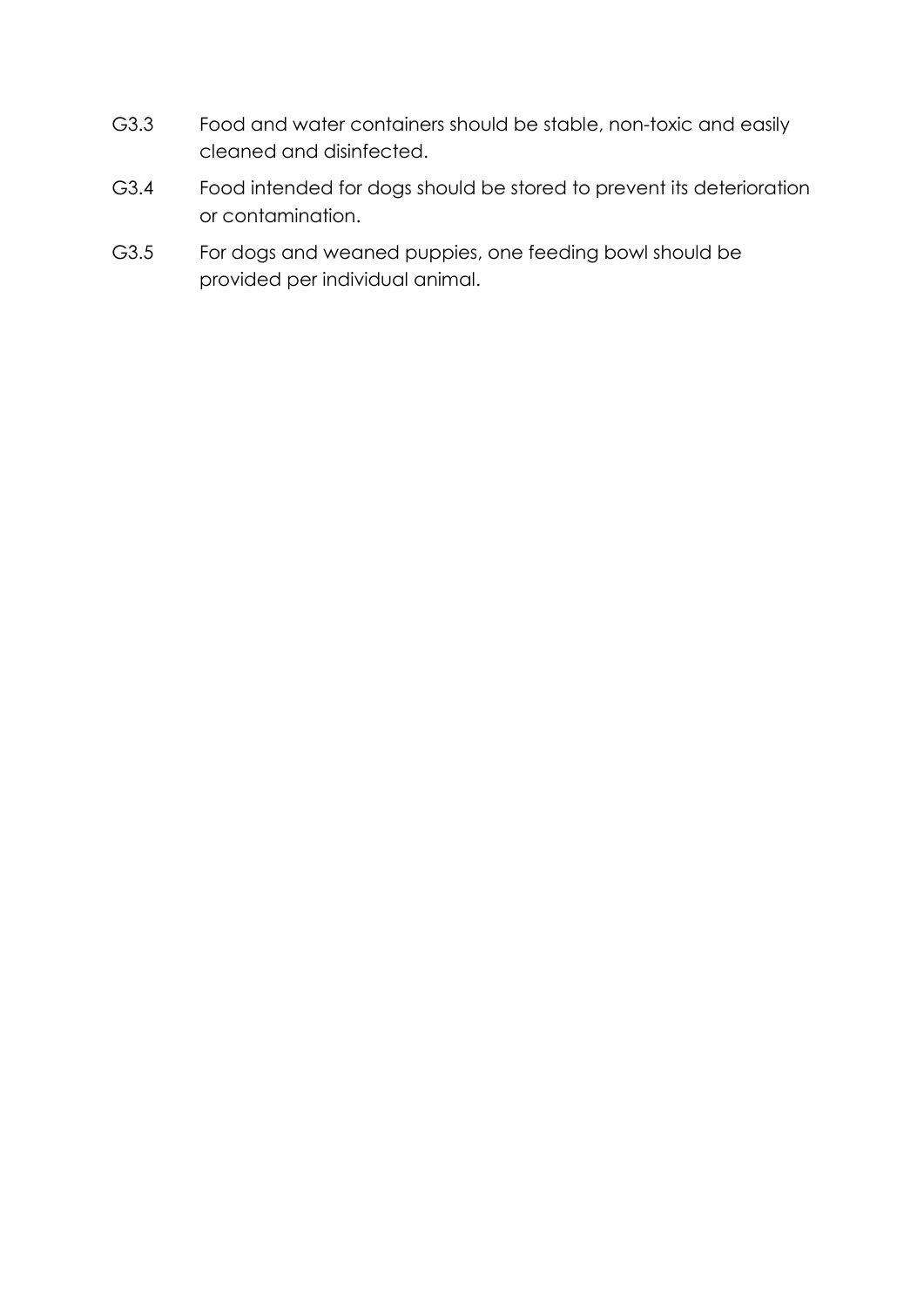## 4 Cleaning and Disinfection

### **Standards**

- 4.1 Sleeping areas must be checked daily and maintained in a clean condition.
- 4.2 All dead animals must be disposed of promptly and hygienically, and in accordance with the requirements of the local government authority, the relevant government department or other authorities.<sup>3</sup>

#### Guidelines

- G4.1 All areas used to house dogs should be appropriately cleaned and disinfected before new animals are introduced.
- G4.2 Pens and cages housing whelping bitches should be disinfected prior to whelping and again after the young have been removed.
- G4.3 All waste products such as faeces, bedding, and food wastes should be disposed of promptly and hygienically, and in accordance with the requirements of the local government authority, the relevant government department or other authorities.
- G4.4 Food preparation and storage areas, food and water containers, and utensils and equipment used in the preparation and provision of food, should be maintained to a hygienic standard.
- G4.5 Specialist advice should be sought before pest control operations are conducted, in order to protect the health and safety of the animals kept.

#### **NOTES**

- Some disinfectants are toxic to dogs, for example, tea tree oil.
- Chemicals used for pest control should be registered by the *Australian Pesticides and Veterinary Medicines Authority* under the *Agricultural and Veterinary Chemicals Code Act 1994* (Cth) and only used in accordance with the manufacturers' instructions.

**<sup>.</sup>** <sup>3</sup> This is a requirement under the *Animal Health Act 1995.*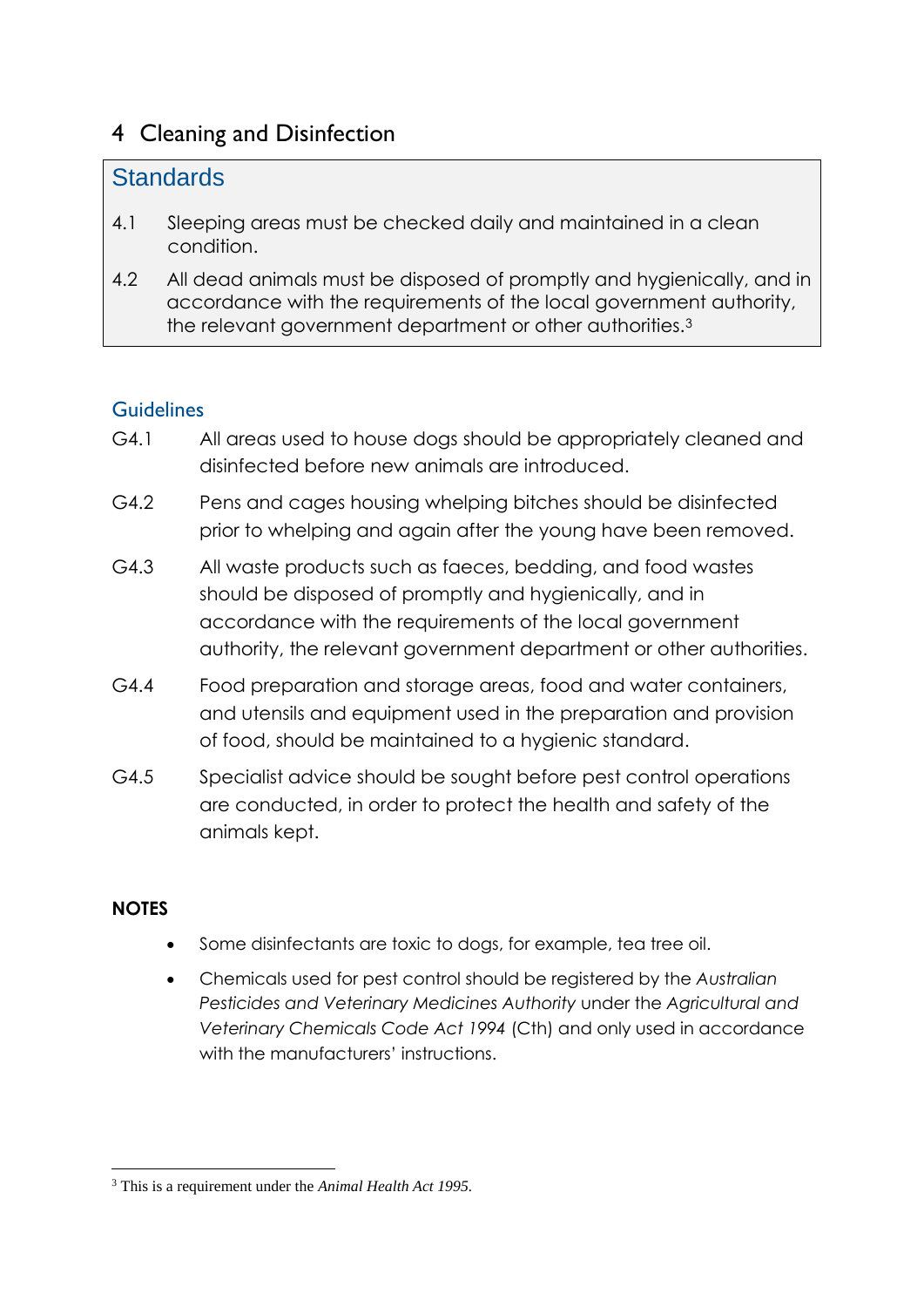## 5 Transport

### **Standards**

- 5.1 Dogs must be transported in a manner appropriate for their size, age and physiological status.
- 5.2 Incompatible animals must be physically separated during transport to prevent injury, harm or distress.
- 5.3 Dogs must be properly tethered or restrained when on the back of a moving vehicle or trailer, in a manner that prevents the dog falling, hanging off the vehicle or being injured. The only exemption to this is a dog actively being used to move livestock.
- 5.4 During transport, dogs must be provided with ventilation and shade adequate to maintain good health and avoid distress.
- 5.5 Dogs must not be left unattended in a vehicle if there is a possibility of heat stress occurring or in situations of extreme cold.

- G5.1 On extended road trips, adequate stops should be made to allow dogs the opportunity to exercise, eat, drink, urinate and defaecate where appropriate; and for the enclosures to be cleaned where necessary.
- G5.2 All consignments of animals should comply with the recommendations and requirements for animal behaviour and containers of the current International Air Transport Association Live Animals Regulations.
- G5.3 Containers used for dog transport should provide adequate light.
- G5.4 Dogs travelling inside a car should be kept either on the backseat in a restraining device or in the open cargo area of a wagon type vehicle behind a cargo barrier.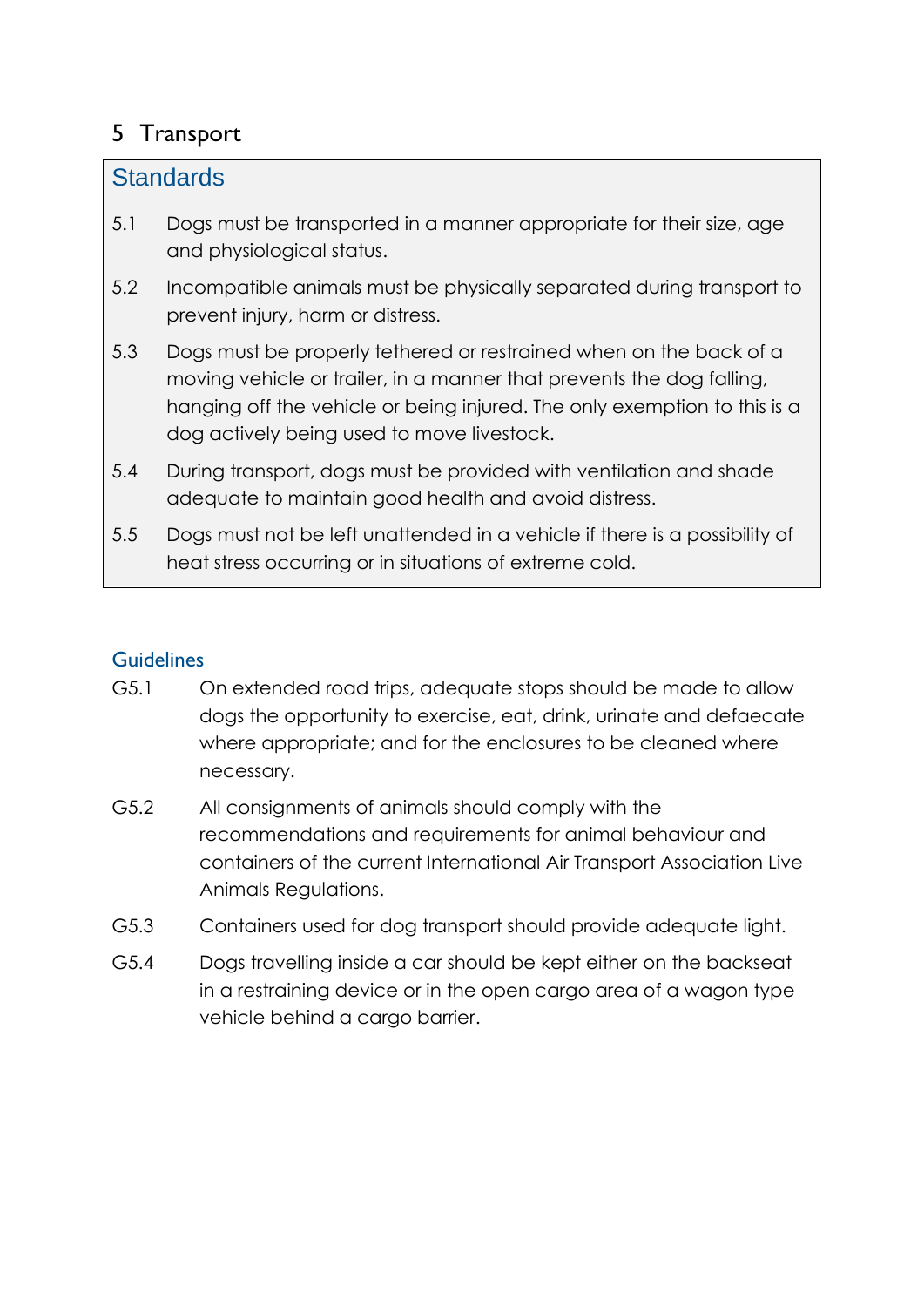- G5.5 Any vehicle specifically designed or regularly used for transporting dogs should:
	- protect animals from injury through being free from protrusions or sharp edges in the carrying area;
	- have non slip floors;
	- provide easy and safe access for handlers;
	- be appropriately equipped to maintain the thermal comfort of dogs and to protect against extremes of temperature, even when stationary;
	- protect against unauthorised release or escape of the dogs; and
	- be easy to clean and disinfect.
- G5.6 Vehicles used extensively for the purpose of transporting dogs should be cleaned between consignments of dogs and appropriate measures taken to minimise the transmission of infectious disease agents.

#### **NOTES**

- The driver of a transport vehicle is the person in charge, and therefore responsible for the welfare of animals in the vehicle during transportation.
- For more information about the IATA Live Animal Regulations, see: [www.iata.org/whatwedo/cargo/live\\_animals](http://www.iata.org/whatwedo/cargo/live_animals)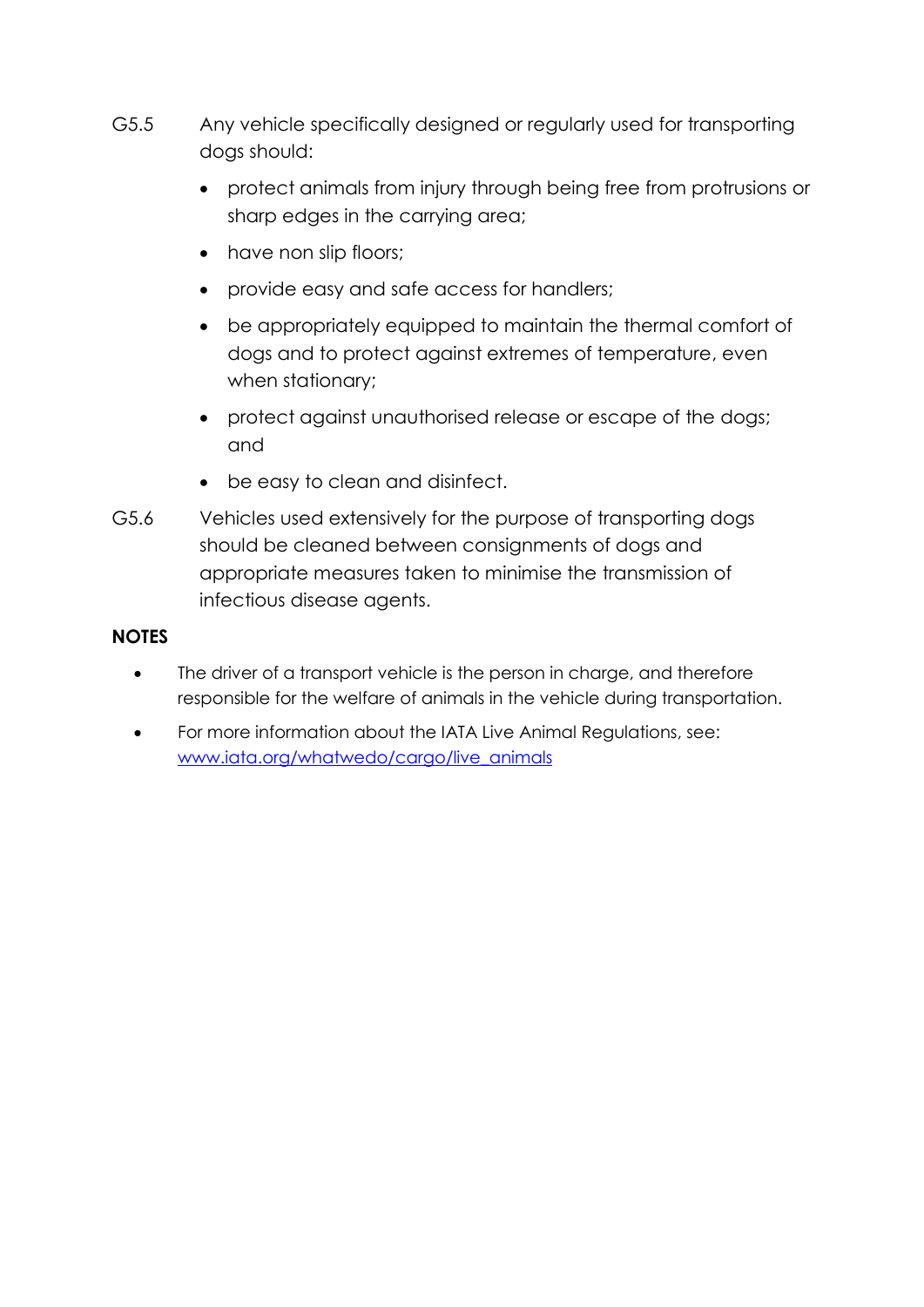# Animal Health

## 6 Animal Health and Veterinary Care

### **Standards**

- 6.1 All dogs must be inspected at least once daily to monitor their health and welfare.
- 6.2 Puppies under 4 months of age, bitches in the last week of pregnancy, lactating bitches and dogs recovering from illness or injury or otherwise requiring special care must be inspected to monitor their health and welfare:
	- as often as is required to enable reasonable intervention to mitigate preventable risks to health and welfare; and
	- no less than twice daily.
- 6.3 Where there is evidence that whelping has commenced (eg straining) and there is no progress within two hours, advice must be sought from a veterinary surgeon and appropriate remedial action taken.
- 6.4 Appropriate veterinary treatment must be provided for sick or injured dogs.
- 6.5 Reasonable measures must be taken to:
	- prevent dogs from contracting distemper, infectious canine hepatitis, parvovirus,
	- protect dogs from common infectious diseases; and
	- control internal and external parasites.

- G6.1 A person inspecting a dog to monitor its health and welfare should note all adverse observations. Observations should be made with respect to (but are not limited to);
	- eating;
	- drinking, including puppies drinking milk;
	- defaecation:
	- urination;
	- behaviour:
	- whether there are signs of illness or distress:
	- physical movement; and
	- coat condition.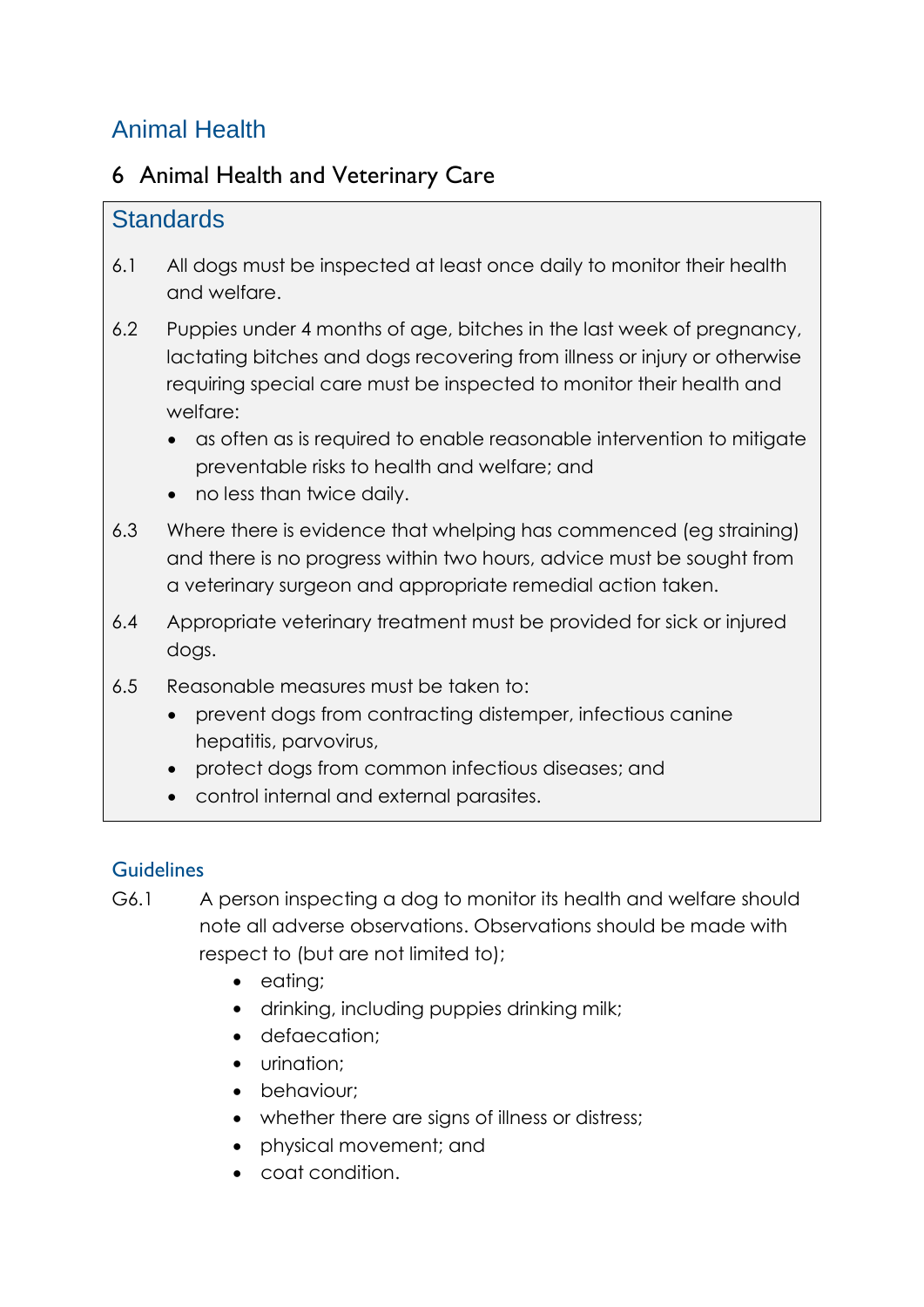- G6.2 Signs of illness or injury for which veterinary advice should be sought include but are not limited to:
	- persistent runny nose;
	- runny, discharging or inflamed eyes;
	- repeated sneezing;
	- coughing;
	- persistent vomiting;
	- severe diarrhoea, especially if bloodstained;
	- severe or persistent lameness;
	- significant bleeding or swelling of body parts (other than the vulva of a female on heat);
	- inability to stand, or walk:
	- loss of appetite;
	- weight loss, particularly if severe or sudden;
	- apparent pain;
	- fits, staggering or convulsions;
	- bloating of the abdomen;
	- difficulty or inability to urinate or defecate;
	- red or brown coloured urine:
	- patchy hair loss;
	- depression:
	- fever:
	- presence of external parasites;
	- any other serious physical or behavioural abnormality.

Dogs should be health checked by a veterinarian at least once every 12 months.

- G6.3 Dogs over 8 weeks of age should be vaccinated by a veterinary surgeon against infectious diseases, including distemper, infectious canine hepatitis and parvovirus, in accordance with veterinary advice.
- G6.4 If dogs are likely to travel outside Tasmania or be otherwise exposed to risk of heartworm transmission, advice regarding heartworm prevention for dogs should be obtained from a veterinary surgeon and complied with.

#### **NOTES**

*Parasites include fleas, lice, ticks and gastrointestinal worms.*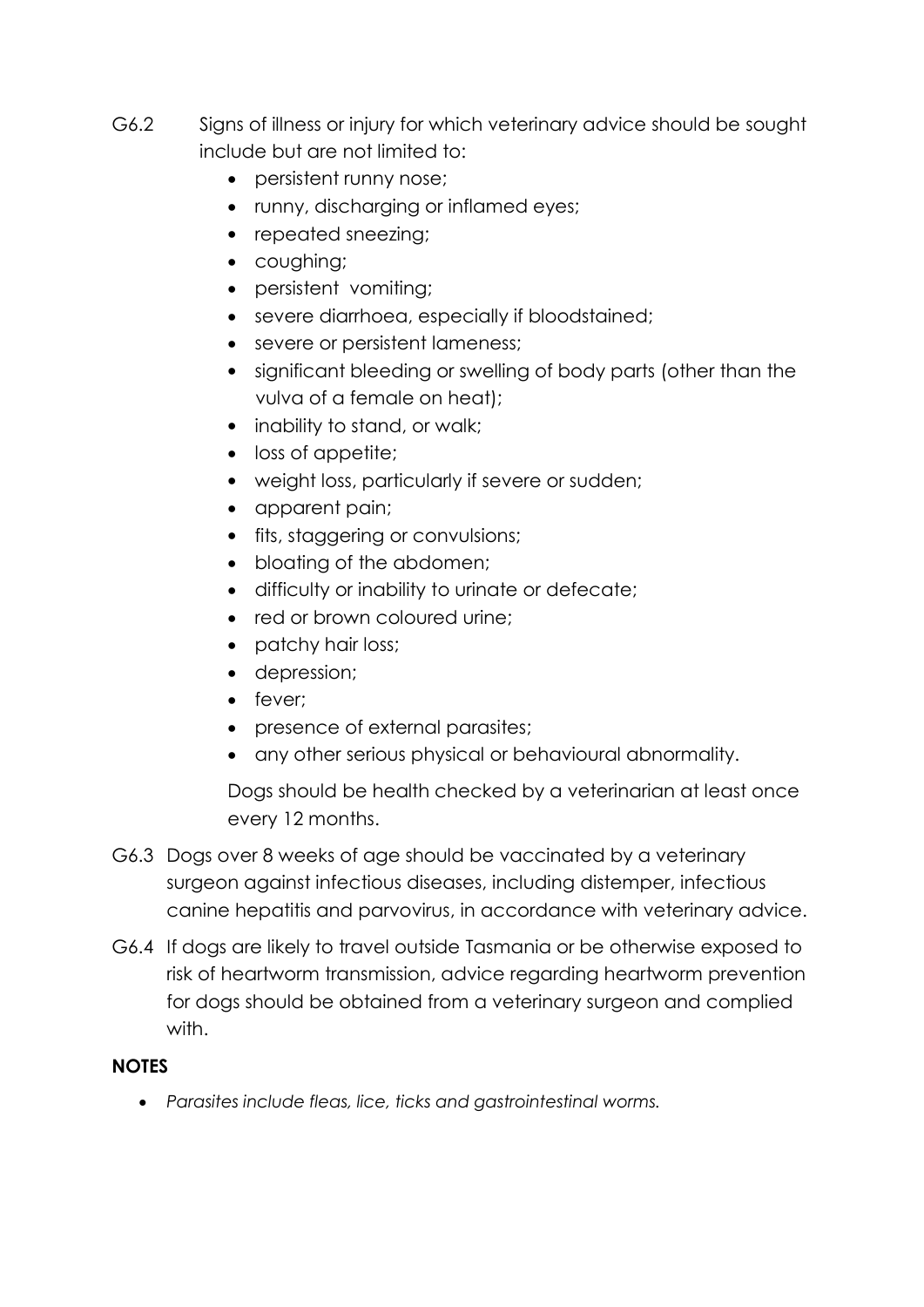### 7 Animal Health – Euthanasia

### **Standards**

- 7.1 Euthanasia must be performed in accordance with the *Animal Welfare Act 1993*.
- 7.2 Dogs and puppies must not be intentionally killed by being drowned; being placed in a refrigerator or freezer; poisoned; or gassed with motor exhaust fumes.

#### **Guidelines**

G7.1 All reasonable efforts should be made to home physically healthy and behaviourally sound dogs that can no longer be kept by their current owner.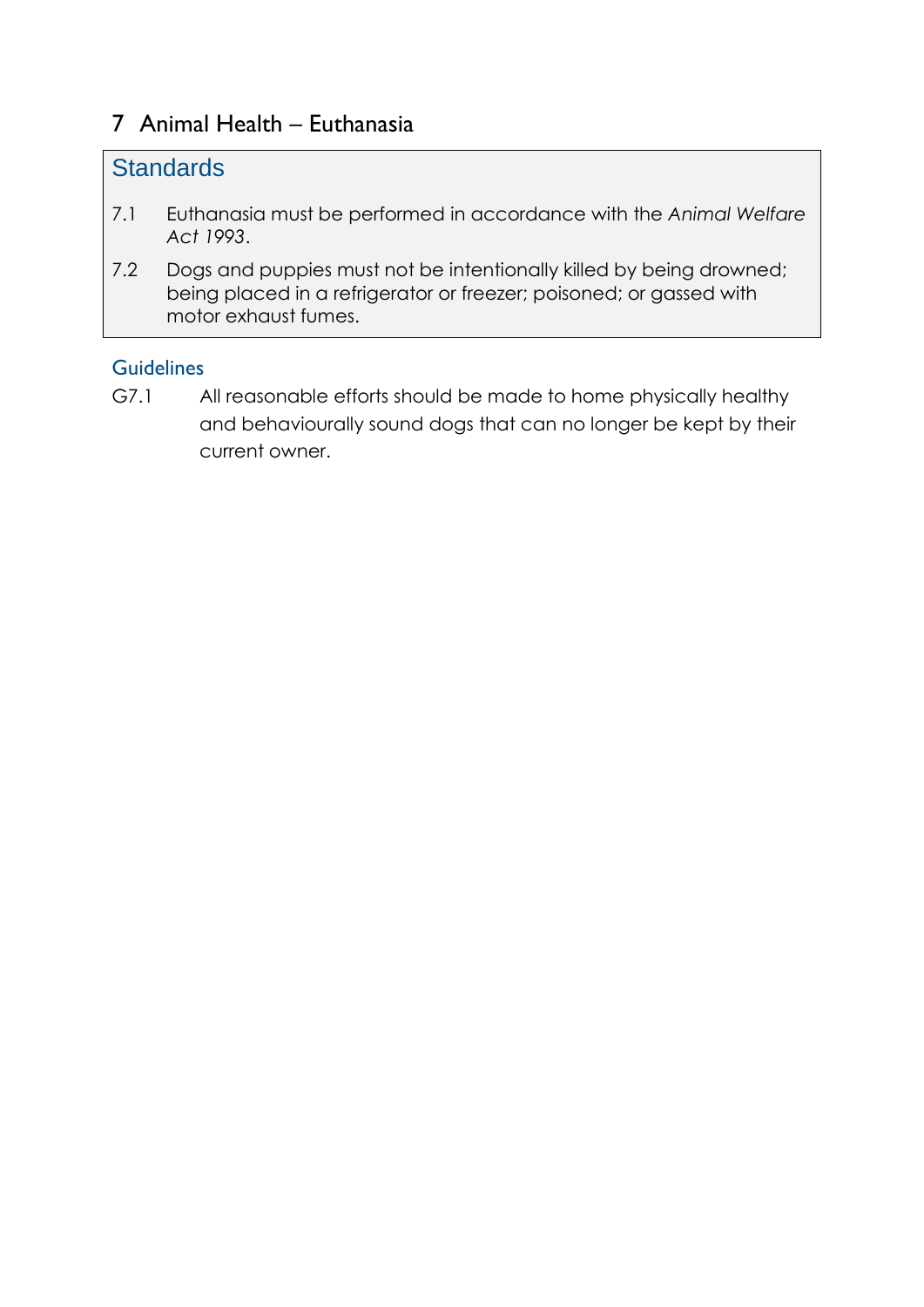## 8 Breeding and rearing

### **Standards**

- 8.1. Bitches must not be mated until after their first oestrous.
- 8.2. Bitches must not have more than two litters in any eighteen month period.
- 8.3. All reasonable measures must be taken to ensure that a dog is physically and mentally fit, healthy and free of disease at the time of being mated.
- 8.4. During whelping, bitches must be monitored to ensure that the birth proceeds in a normal manner.
- 8.5. Whelping bitches must be provided with a suitable place to whelp lined with clean bedding. The bedding in a whelping area must be checked daily and maintained in a clean condition.
- 8.6. A puppy must not be separated from its litter or lactating mother prior to weaning, except where it is in the interests of the welfare of the puppy or its mother.

- G8.1 Litters should not be produced unless there is a reasonable expectation of finding homes for the offspring in which they will receive lifetime care that meets their welfare needs.
- G8.2 Breeding practices should ensure that both the breeding animals and the offspring they produce are as physically and behaviourally sound and healthy as possible.
- G8.3 Where a heritable disease is recognised in a breed and where there are screening procedures or a test for that disease the person in charge in the case of a stud dog or bitch should:
	- have a current official evaluation or test result for the dog for such hereditary disease;
	- provide the official evaluation or test result to the owners where the dog is to be mated to an animal not owned by the person in charge of the breeding facility;
	- provide the official evaluation or test result of both the sire and the dam to the new owners of any puppy; and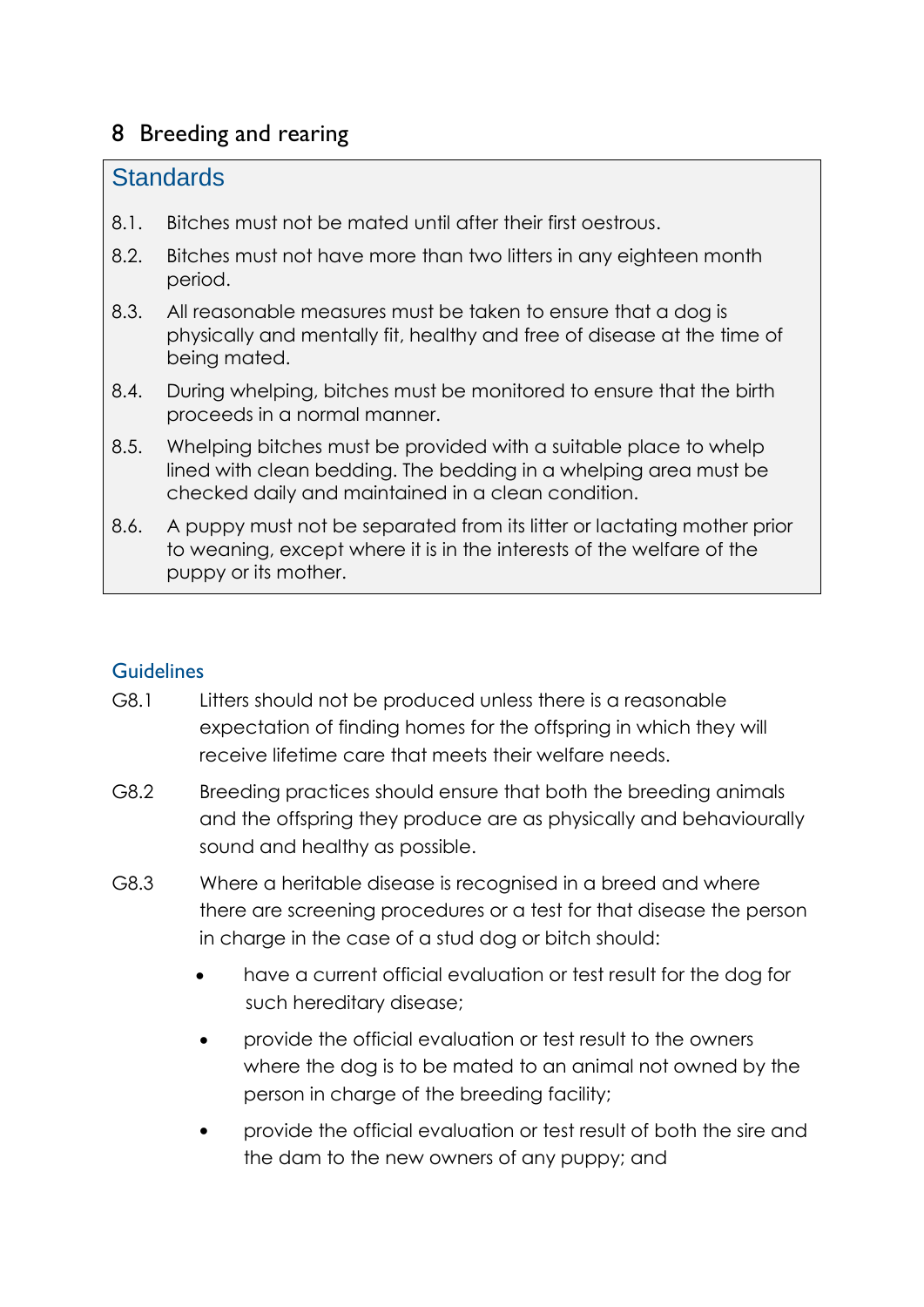- endeavour to ensure that the genetic make-up of both sire and dam will not result in an increase in the frequency or severity of known inherited disorders.
- G8.4 After delivery of a litter, the mother and young should be health checked by a veterinary surgeon.
- G8.5 Puppies should be monitored to ensure that they achieve a steady weight gain every week
- G8.6 Any puppy that does not achieve a regular weight gain should be referred for veterinary consultation.
- G8.7 Puppies should be encouraged to urinate and defecate away from the nesting area to foster the development of toileting behaviour that will make them suitable companions.
- G8.8 Solid food should be offered to puppies from three weeks of age. Puppies should be monitored when first offered solid food to ensure that the food is acceptable and palatable. If necessary, solid food may require moistening or softening to increase palatability.
- G8.9 Puppies should be socialised to humans and other animals before twelve weeks of age to maximise their opportunity to develop behaviours that will make them suitable companions.

#### **NOTES**

The person in charge of the facility is reminded of the provisions of the Dog Control Act 2000 *concerning dangerous dogs and restricted breeds.*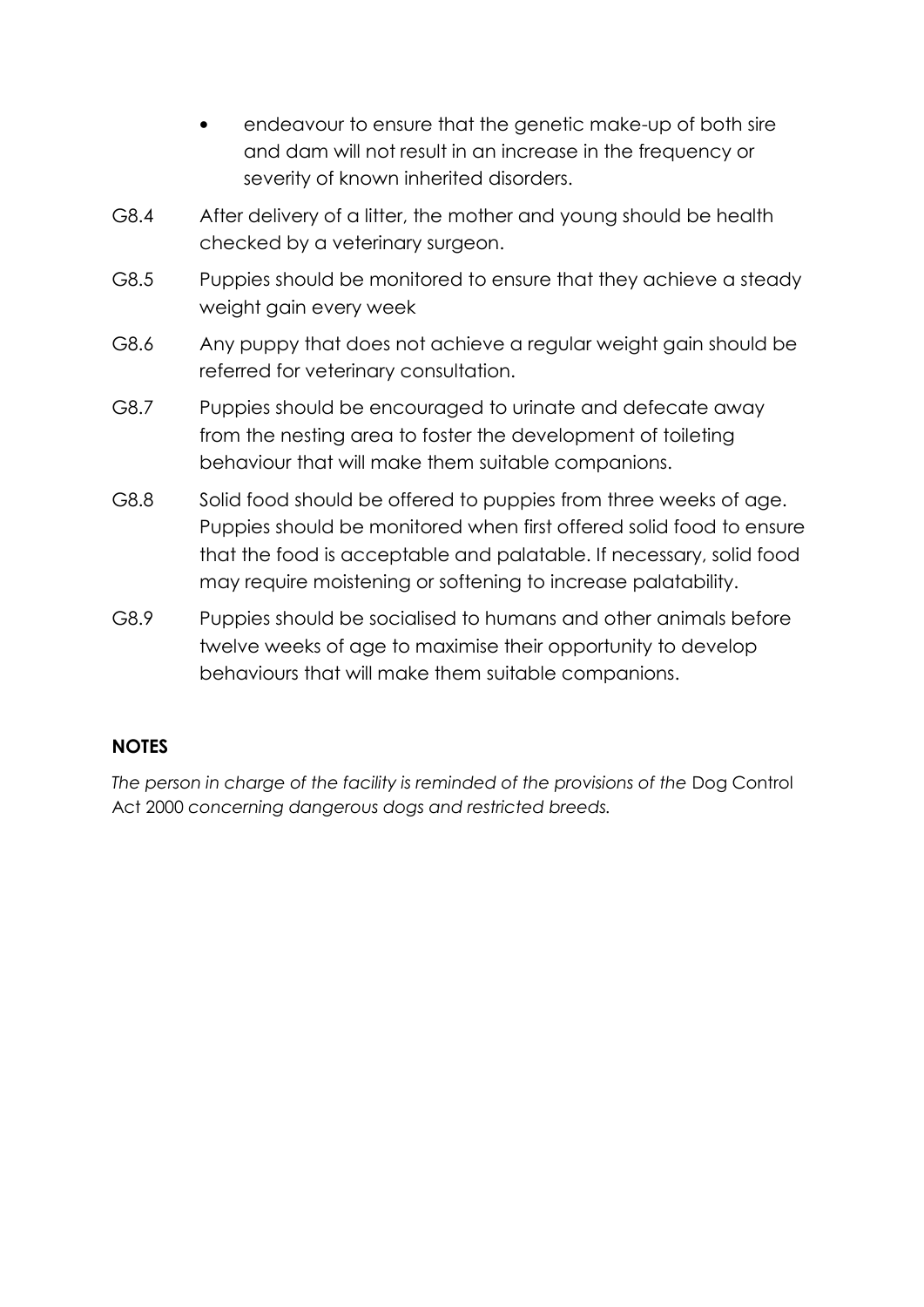## 9 Transfer of ownership

### **Standards**

- 9.1. With respect to the sale of puppies, the microchip number of the dam of the puppy must be disclosed in any advertisement and at the point of sale, unless the dam is subject to an exemption under section 15A of the *Dog Control Act 2000*, in which case the council registration number of the dam and the name of the council where registered is disclosed.
- 9.2. Puppies must not be rehomed prior to 8 weeks of age, except under veterinary advice.
- 9.3. A person rehoming a dog must advise the prospective owner of the vaccination status of the dog. If advised that the dog is currently vaccinated, the prospective owner must be provided with a signed vaccination certificate that provides the following information:
	- the date of last vaccination;
	- the diseases against which the dog is vaccinated;
	- the date when vaccination against each disease is next due; and
	- the name of the veterinary surgeon (if any) who was responsible for vaccinating the dog.
- 9.4. A person rehoming a dog must advise the prospective owner of when the dog was last health checked by a veterinary surgeon.
- 9.5. A dog suspected of being or known to be sick, injured, deformed, diseased or pregnant may not be rehomed unless of the dog's condition is fully disclosed to the prospective owner prior to any rehoming agreement being finalised.
- 9.6. Dogs that are known to be poorly socialised or aggressive or are known to have recognised beharioural problems such as excessive barking or fence jumping must not be rehomed unless a suitable prospective owner can be found to whom the dog's condition is fully disclosed prior to any rehoming agreement being finalised.
- 9.7. All dogs over 6 months of age, or of unknown age, which are sold, must be microchipped prior to release.<sup>4</sup>

**<sup>.</sup>** <sup>4</sup> This is a requirement for most dogs under the *Dog Control Act 2000* (Tas).